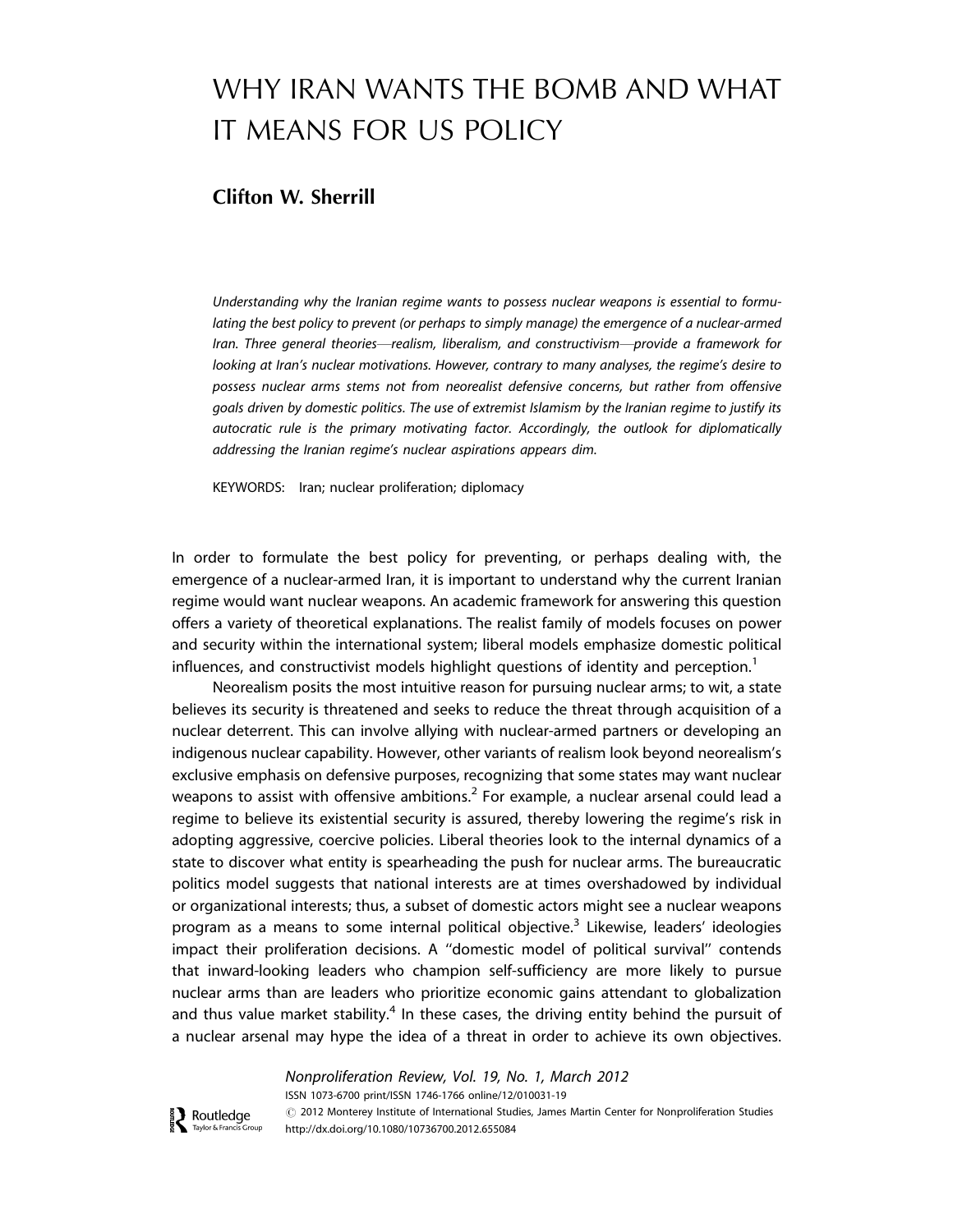Finally, constructivism focuses on the meaning attached to possession of nuclear arms as well as policy makers' perceptions of their own states. Some regimes may be motivated by the perceived prestige that nuclear weapons bring. Membership in the nuclear club is understood as an announcement to the international community that the state is powerful and deserving of respect. Certain psychological characteristics may indicate a greater propensity to seek this status, including how the leader sees his state in relation to a "key comparison other."<sup>5</sup>

Because states seeking to manage nuclear proliferation must shape their policies based on the underlying motivations of the proliferating regimes, it is necessary to determine which model, or mix of models, provides the best fit in each particular case. Most analysts suggest the Iranian regime is motivated by security concerns and only wants a defensive deterrent force.<sup>6</sup> Others suggest the Iranian regime might have an offensive rationale behind its pursuit of nuclear arms.<sup>7</sup> Still others focus on domestic politics or norms, although these are often advanced as secondary reasons.<sup>8</sup> This article analyzes the publicly available evidence to try to answer the question of why the current regime in Iran would want nuclear weapons. Although some analysts still question whether Iran is pursuing nuclear arms, evidence to support the notion that Tehran is working toward a nuclear weapon capability has been steadily building, including the September 2009 revelation of the secret Fordow (Qom) uranium enrichment facility, the January 2010 Iranian decision to increase the enrichment level in part of its uranium stockpile from 3 percent to 20 percent, and reports by the International Atomic Energy Agency (IAEA) citing unanswered questions regarding weapons testing.<sup>9</sup> Accordingly, this article proceeds from the assumption that the regime in Iran is pursuing nuclear arms but recognizes this has not yet been proved.

#### Structure of the Iranian Regime

To properly apply the models, it is first necessary to provide context by outlining the nature of the Iranian regime. The Islamic Republic of Iran is based on an extremist interpretation of Shia Islam that demands clerical governance of the state. Grounded in the belief that Islam provides not just for the spiritual needs of man but for his secular needs as well, Iranian Islamists reject the idea that religion and politics can be separated and have designed their state institutions accordingly.<sup>10</sup> All necessary laws have been provided by Allah and are to be found in the Koran, the Hadith (guidance based on the prophet Mohammed's example), and the sharia (prior interpretations of Islamic law by Muslim scholars). In the words of the regime's founder, Ayatollah Ruhollah Khomeini, ''In Islam the legislative power and competence to establish laws belongs exclusively to God Almighty. The sacred Legislator of Islam is the sole legislative power. No one has the right to legislate and no law may be executed except the ... ruling of the [Divine] Legislator."<sup>11</sup> Democracy is antithetical to this version of Islam, in that democracy gives people the authority to make laws. By so doing, Islamists claim it raises man to the level of God. Using this logic, the Islamist clerical elites have secured power to their insular class while justifying their autocratic rule by attributing it to the will of Allah.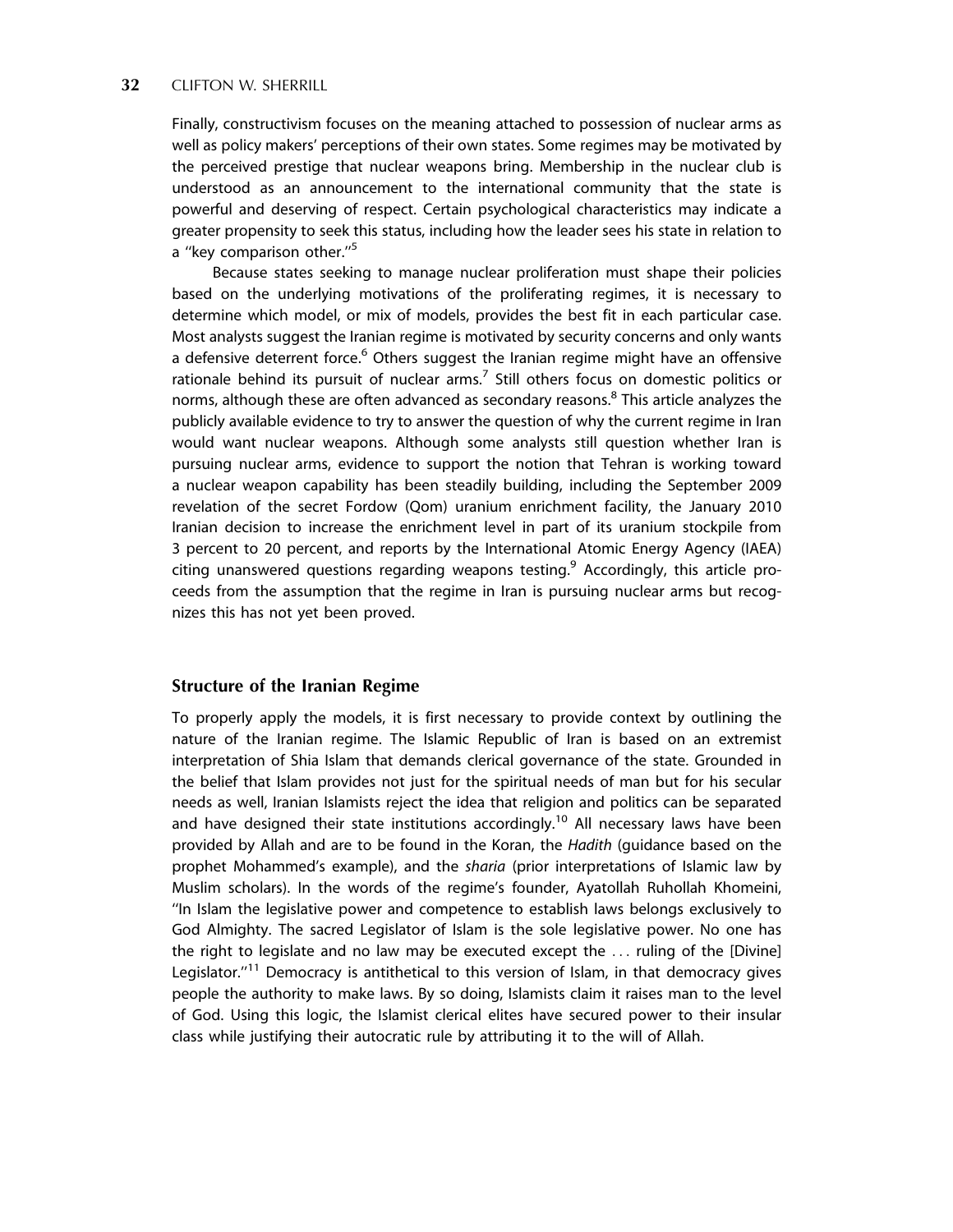With this ideological underpinning, the 1979 Islamic Revolution in Iran created parallel lines of authority, one a formal governmental bureaucracy responsible for the administration of government and the other a series of clerical bodies that decide policy. Pursuant to Iran's Islamist constitution, the popularly elected president heads the former; the Supreme Leader, an appointed ayatollah, heads the latter. Though the president serves as the nominal head of government, he takes direction from and reports to the Supreme Leader. An executive structure exists to enforce the laws, but its duties are wholly administrative, as clerical oversight determines state policy. Clerics act as the judicial branch of government by issuing decrees interpreting Islamic law. Moreover, by collapsing the legislative function into the judicial function, the clerics have precluded the primary opportunity to enact governmental change in Iran.

The system is not unlike that employed in the former Soviet Union, with the Islamist clergy playing the role of the Communist Party. As in the Soviet Union, this duality provides the façade of representative government while insulating the powerful elites from the public; just as importantly, it works to prevent new centers of power from forming that could challenge the elites' rule. The upshot of this dual, but unbalanced, system in Iran is that the government consists of extremely weak institutions. True power is wielded in the Supreme Leader's office, which tends to operate through personal connections and informal networks, thereby obscuring decision-making processes and preventing transparency.<sup>12</sup> Because of this, electoral outcomes and appointments to official government positions are less important than seminary or family ties when it comes to influencing political decisions.<sup>13</sup> Without functioning institutions to regulate and even the political playing field between incumbents and challengers, peaceful change is nearly impossible.

#### Application of Models

In the abstract, nuclear arms should provide a set of advantages; however, practically, pursuit of nuclear weapons engenders a large set of negative consequences. First, ''proliferation begets proliferation."<sup>14</sup> If Iran obtains nuclear arms, it is likely that other states in the region, such as Saudi Arabia, Turkey, and perhaps Egypt, would pursue nuclear arms as well. This would create a dramatically increased threat to Iran, as neither Egypt nor Saudi Arabia could successfully mount a significant offensive against Iran using only conventional arms. Moreover, the more nuclear weapons that exist in the region, the greater the chances that accidental detonation, theft, or other unauthorized use could affect Iran. Second, by pursuing nuclear weapons, Iran risks a preemptive strike by other states hoping to deny Iranian aims. Likewise, if Iran is successful in obtaining nuclear arms, in the event of conflict Iran's adversary could decide to launch a preemptive strike to destroy Iranian nuclear arms before they could be used. Without a publicly known, guaranteed second-strike capability, the very presence of a nuclear program is destabilizing. Third, states that might otherwise have a neutral policy toward Iran could fear the increased Iranian military capability represented by nuclear weapons and join a coalition aimed at balancing Iranian power, thereby creating new threats to Iran. Fourth, Iran would face challenges in securing its nuclear arms. With messianic Islamist extremists present in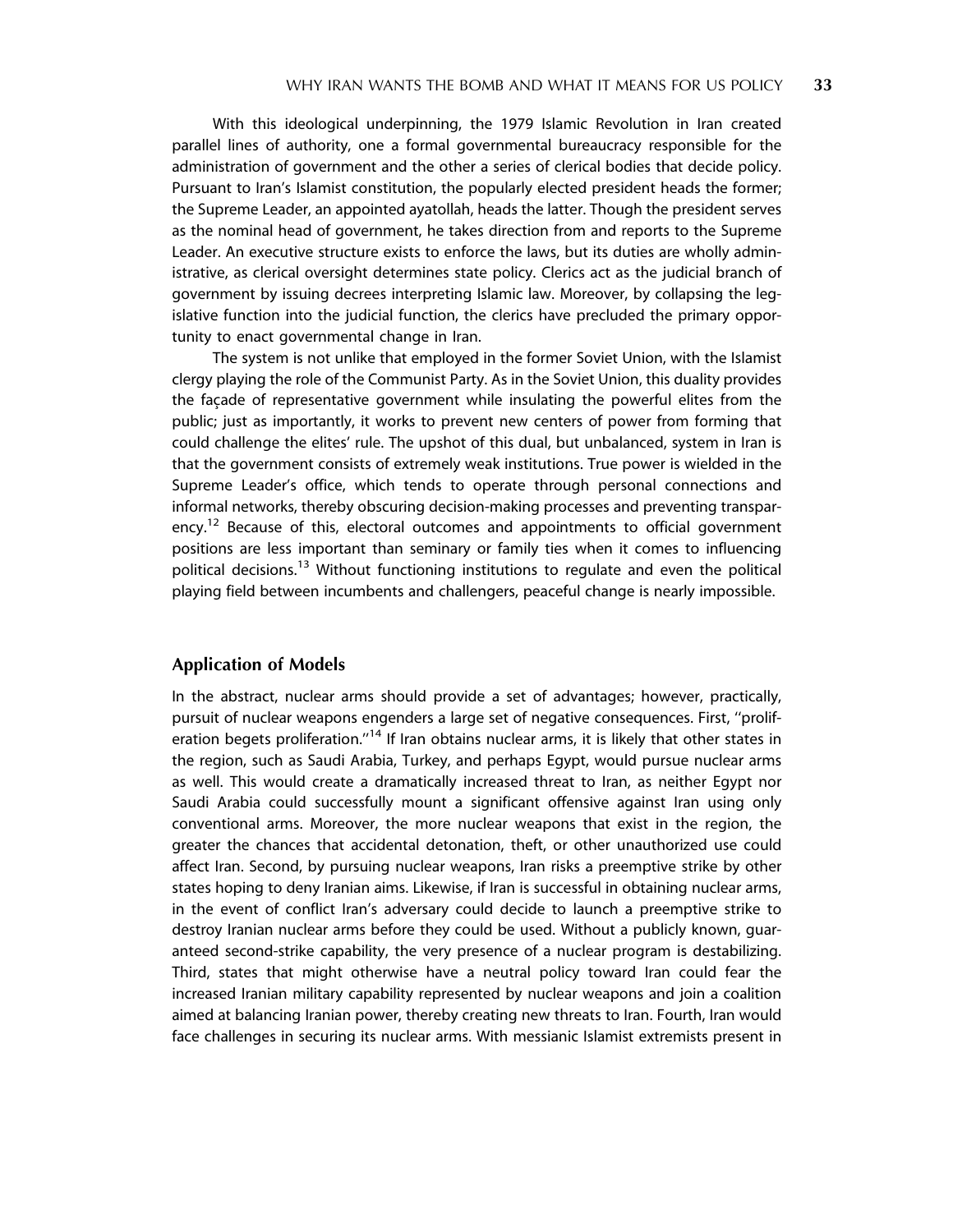parts of the regime, including within the Islamic Revolutionary Guard Corps (IRGC), protection against the theft or other unauthorized use of a nuclear weapon or nuclear materials by insiders would be particularly important. Yet new nuclear powers typically do not have sophisticated security devices such as permissive action links (coded locks) on their weapons or precise material control and accounting procedures. Fifth, the international community, acting through the United Nations, has made nonproliferation a major goal. Various sanctions are emplaced against proliferators, aimed at pressuring them to abandon their nuclear programs. Tough sanctions, appropriately monitored and enforced, could produce devastating economic effects on Iran, threatening the survival of the targeted regime. Thus, in determining whether nuclear arms are beneficial, the Iranian regime, if rational, must take each of these negative factors into account.

One means of acquiring nuclear security benefits while minimizing the above negatives is through allying with a nuclear-armed state. In the case of Iran, the ideology and the conduct of the Islamist regime have severely limited its capacity to ally with a nuclear weapon state. Operating under Ayatollah Khomeini's doctrine of independence from the international community, the regime has been ideologically constrained from pursuing close cooperation with external powers. Although Iran has recently indicated increased interest in working with Russia and China in the Shanghai Cooperation Organization, the clerics in Tehran are not prepared to trust outside actors with the regime's security.<sup>15</sup> The clerics would not view an extended deterrence guarantee provided by an external power as a viable alternative to Iranian-controlled nuclear weapons.

#### Realist Models

The realist family of models includes classical realism, neorealism, offensive realism, and neoclassical realism. Classical realism contends that while states differ internally, all states must seek power in order to protect and promote their national interests in the international system. Because man is believed to be hardwired to rule that which he can, there is a never-ending struggle among states to acquire power so as to avoid subjugation. Alternatively, neorealism holds that human nature is not at issue; rather, the anarchic international system impels states to obtain power in order to provide for their own security. This model argues that a state merely needs sufficient power to defend itself, thus permitting a satisfactory level of power to be reached and the infinite struggle to end. Offensive realism accepts neorealism's structural basis but rejects its status quo bias by recognizing that some states have revisionist goals. Finally, neoclassical realism also acknowledges structural influences, but insists that state and individual characteristics impact how a state's government perceives the international balance of power and the manner in which it can utilize its own power.

Analyses of realist models often assume the primacy of neorealism and focus exclusively on how nuclear weapons can help deter attacks and thus ensure the defense of the state.<sup>16</sup> However, a more complete assessment of realist ideas accounts for the possibility that some states have offensive objectives. The potential value of nuclear weapons encompasses both a defensive deterrent component that protects a state from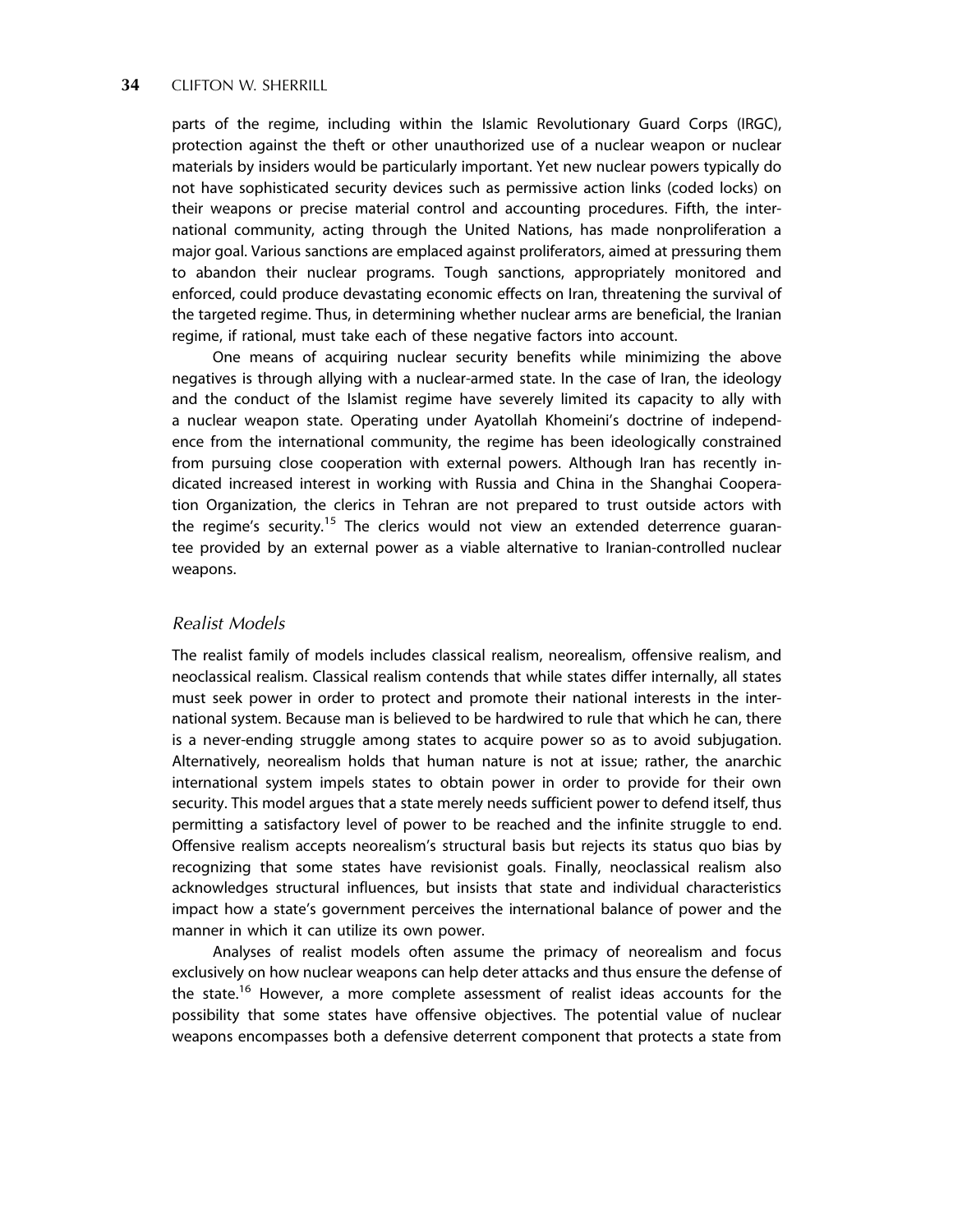another state's aggressive acts, and an offensive coercive component that permits a state to carry out its own aggressive designs. This offensive component includes both the threat of first use and the threat of retaliation, wherein the retaliatory threat is used to lower the risks associated with conventional aggressive behavior. Accordingly, this section first assesses the defensive requirements of Iran for nuclear arms at the regional and global levels and then examines the offensive aims that could motivate Iran's nuclear program.

Iran has a primarily non-Arab, Shia population in a region dominated by Arab Sunni Muslims. It sits adjacent to the energy-rich, strategically vital Persian Gulf, dominating the Strait of Hormuz, which controls maritime access to the gulf. The Caspian Sea along Iran's northern border also holds energy resources, inciting conflict among the littoral states as to ownership and control. Beyond its immediate neighbors, Iran has historically faced the threat of Russian territorial encroachment and Western economic domination. The Islamists fear that pro-democracy advocates in the West will attempt to induce a ''velvet revolution'' similar to the movements that overthrew authoritarian regimes in Eastern Europe and, more recently, the Middle East. However, the foremost modern global threat from the Islamist regime's point of view is the United States. This threat perception increased markedly when the United States brought significant military forces to Iran's periphery beginning in 2001.

Regional threats. The immediate regional threats that Iran faced before 2003 were Saddam Hussein's Iraq and the Taliban's Afghanistan. Having fought a costly and indecisive war with Iraq from 1980 to 1988, Iran was concerned that a resurgent Saddam might still have designs on the Khuzestan region of Iran, the locus of key Iranian oil fields and home to much of Iran's ethnic Arab population. Having suffered Iraqi chemical weapons attacks in the 1980s, Iran was also concerned about the possible resumption of Iraq's weapons of mass destruction programs. In Afghanistan, Iran was alarmed by violent Salafists who viewed Shiites as heretics. Although they shared similar anti-Western views, the Iranian Islamists determined the Taliban lacked the strategic vision to subordinate the Sunni-Shia split to the greater goal of attacking the West. In 1998, when the Taliban executed Iranian officials in Mazar-i-Sharif, a crisis ensued in which Iran sent 200,000 troops to the Afghan border.<sup>17</sup> While the Taliban were not believed to be as dangerous as Saddam, they were still considered capable of causing serious difficulties.

Other than these two states, the Islamist regime in Iran has faced no significant regional military threats. Saudi Arabia, with less than one-third of Iran's population, seeks to maintain its embattled position as religious leader of the Islamic world but harbors no illusions as to having the military capability to mount an offensive challenge beyond the Arabian Peninsula. With the Saudis dependent on oil exports, instigating a conflict that would threaten the eastern oil fields would be suicidal. Meanwhile, Egypt has long abandoned the Nasserite pretense to speak for the entire Arab world, as evidenced by its conclusion of a wildly unpopular accord with Israel in 1978. With an uncertain political environment in the aftermath of the Arab Spring and a lack of economic resources, Cairo has no strategic interest in attacking Iran. No other Arab state has the size or ability to threaten Iran, regardless of desire. Nor is a coalition of states, such as the Gulf Cooperation Council, realistically able to challenge Iran, given the smaller states' distrust of key regional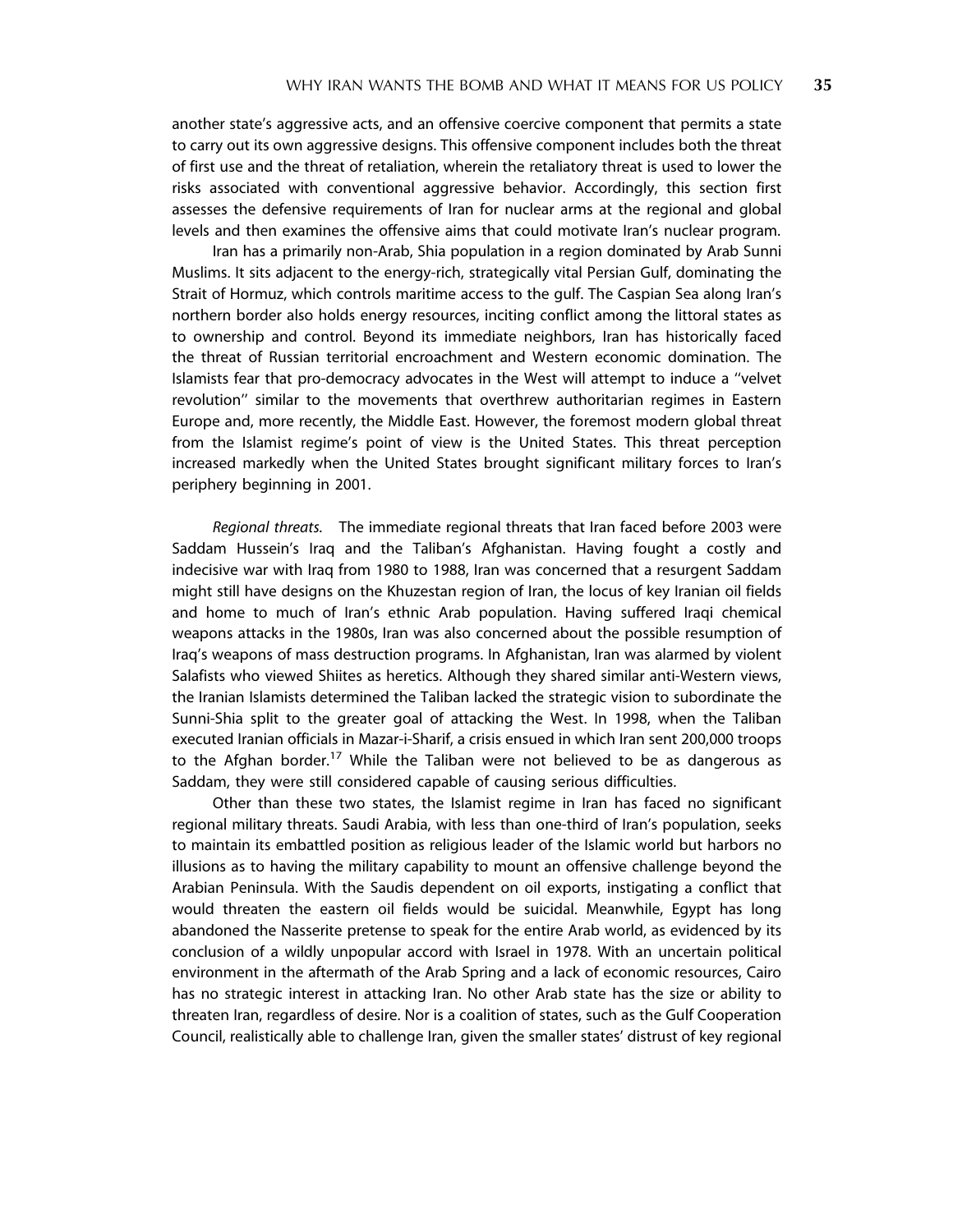powers. While Bahrain, Qatar, and Oman all maintain good relations with Saudi Arabia, each is acutely aware of the imbalance in power relative to the Saudis.<sup>18</sup> Thus, they would likely see an offensive coalition aimed at Iran as enhancing the power of the coalition center, and in effect, substituting one security threat for another. Pakistan's population, nuclear capabilities, and Sunni extremist groups could be threatening to Iran; however, Pakistan remains mired in a long-term strategic standoff with India that forecloses the possibility of reorienting its forces toward Iran. Moreover, inhospitable terrain deters Pakistani adventurism to the west. Turkey has both the population and the military capability to mount a threat to Iran; however, it has not manifested any aggressive intent to the Iranian state since the collapse of the Ottoman Empire. Until recently, modern Turkey has self-consciously emphasized secularism and economic development, focusing more on its European border than its Middle Eastern neighbors. Even if this focus is reversed, Turkish interest would more naturally fall upon Syria or Armenia than Iran. Finally, both geographic obstacles and Kurdish rebels would complicate a Turkish push toward Iran.

Nor does Israel harbor offensive ambitions toward Iran. Prior to the Islamic Revolution in Iran, the shah maintained relatively good relations with Israel, including de facto recognition of the Israeli state as early as  $1951<sup>19</sup>$  Separated by nearly 1,000 miles, no territorial claims are at issue between Iran and Israel, unlike the frontline Arab states. Even the religious issues are less intense, as the Iranians have traditionally focused more on the shrines associated with the Shiite imams than on Jerusalem, while Jews have historically been allowed freedom to worship under Persian governments. This is not to deny the degree of enmity between Iran and Israel that presently exists, but rather to highlight that Israel has no imperial ambitions toward Iran, a fact Iran's Islamist leaders recognize.<sup>20</sup> No Israeli leader has ever threatened to eliminate the Iranian state.<sup>21</sup> While Israel poses a security threat to Iran today, it is one based on the Iranian Islamists' inflammatory rhetoric and actions toward Israel, causing the Israeli state to consider selfdefense measures that could include a preventive or a preemptive strike. Yet any strike would clearly be limited to eradicating Iranian offensive capabilities rather than imposing Israeli control over Iran. Accordingly, this threat stems solely from Iran's offensive pursuits and is not an offensive threat initiated by Israel or the product of a Herzian security dilemma.<sup>22</sup>

Thus, in applying the neorealist model, we must evaluate whether acquisition of nuclear weapons would have been seen by the Islamist regime as enhancing Iranian security against either Baathist Iraq or the Taliban. Because technological and economic constraints on states that are first developing nuclear arms typically restrict the arsenal to moderate-yield weapons with accuracy limited to destroy area targets, these weapons have more political than military utility. That is, they have greater deterrent/coercive potential than war-fighting ability.

With respect to Baathist Iraq, a nuclear deterrent made sense for Iran. Not only had Iraq pursued nuclear arms, but it had used chemical weapons against Iran during the Iran-Iraq War. Iranian elites bitterly condemned the lack of international action at the time, leading them to dismiss the efficacy of treaties, international law, and norms opposing the use of such weapons. In 1988, Ali Akbar Hashemi Rafsanjani, the speaker of the Majlis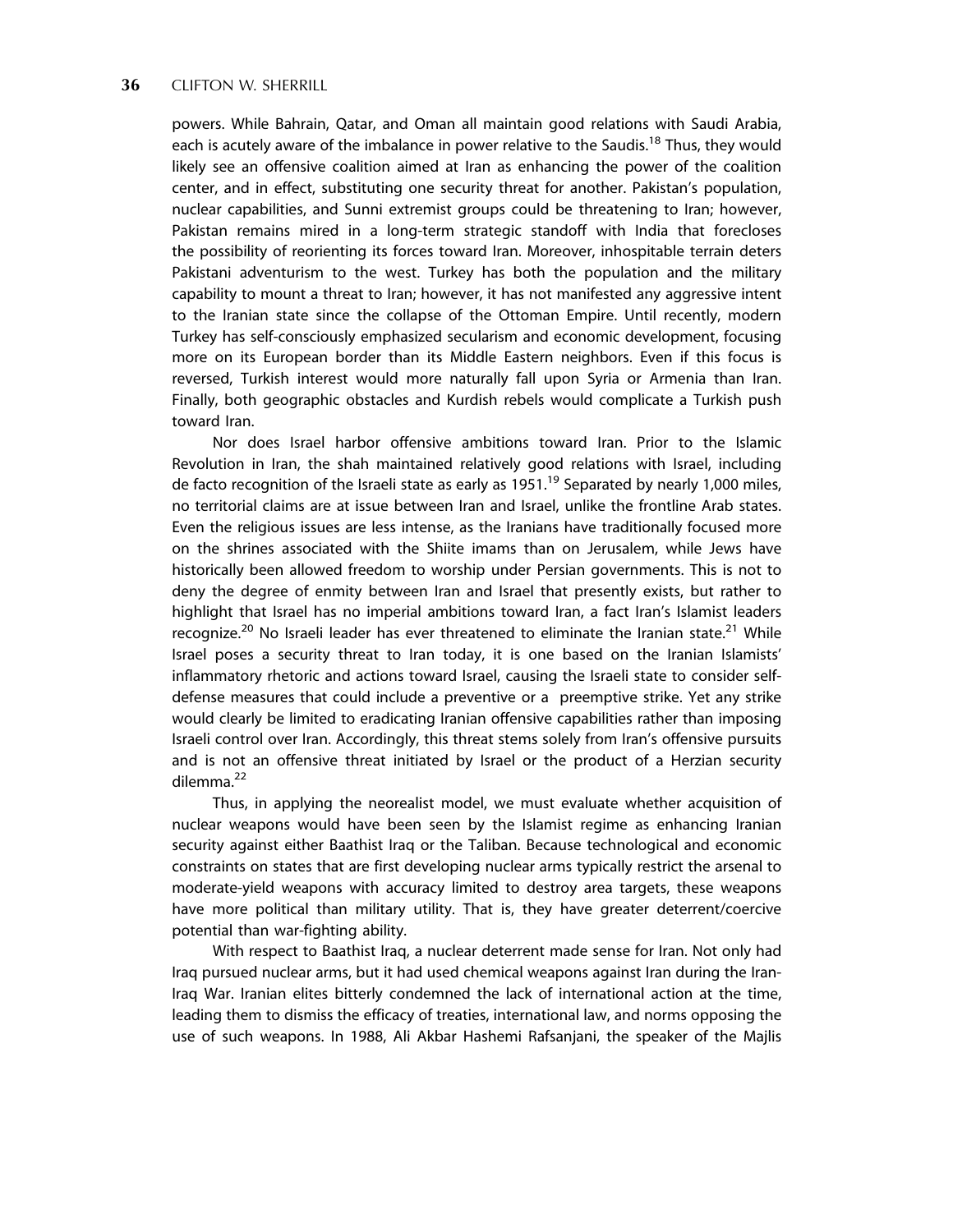(parliament), determined that unconventional weapons were ''decisive'' in the Iran-Iraq War and that Iran ''should fully equip [itself] both in the offensive and defensive use of chemical, bacteriological, and radiological weapons."<sup>23</sup> By developing nuclear arms, Iran could counter the Iraqi threat, hoping for mutual deterrence. Regardless of the negatives surrounding nuclear proliferation, the quest for a nuclear deterrent to Saddam's Iraq was a rational defensive measure.

Conversely, nuclear weapons would not enhance Iranian security regarding Afghanistan. The Taliban were internationally ostracized, economically impoverished, and lacking in scientific and technological expertise, making it unlikely that they could have acquired nuclear arms. Although al Qaeda may have pursued nuclear weapons, there is little public evidence that the Taliban invested effort to this end. Secondly, the Taliban were an ideological rather than a military threat. While they could have spurred terrorist operations against the Iranian regime, such strikes would not likely be deterred by threats of nuclear retaliation. Had a military confrontation arisen, Iran's conventional military capabilities were far superior to those of the Taliban. Lastly, the lack of significant infrastructure and modern military bases to target in Afghanistan limited the war-fighting utility of a nuclear arsenal.

Thus, Baathist Iraq provided the sole regional justification for Iran's pursuit of a deterrent nuclear arsenal. However, with the 2003 ouster of Saddam Hussein, this threat evaporated. Since then, Iran has deftly played its hand in Iraq by maintaining strong ties with each of the main Shia organizations in Iraq, including the Supreme Iraqi Islamic Council, the Islamic Dawa Party, and Moktada al-Sadr's followers. Iran has infiltrated the new Iraqi government at multiple levels, ranging from the national parliament to local town councils in the Shia south; from top-level bureaucrats in the defense and intelligence establishment to guards at the Iranian border. $^{24}$  With friendly Shia political organizations setting Iraqi policy, Iraq is no longer a security threat sufficient to warrant the negatives associated with pursuit of nuclear weapons. Even if the new Iraqi government manages to distance itself from Tehran, it is highly unlikely to resume a nuclear weapons program for a host of reasons, including the structure of the new government, the priority of economic reconstruction, the collective memory of the Baathist experience, and the desire for good relations with Western financial backers. Accordingly, if fear of the Baathist regime were the primary motivation for the Iranian nuclear program, there would be little reason for Iran not to accept the carrots offered by the West in negotiations since 2003.<sup>25</sup>

Global threats. From a global perspective, Iran perceives threats from Russian expansionism, Western culture, and American retaliation. Moscow historically desired access to a warm-water port and influence in the Middle East. However, the collapse of the Soviet empire resulted in the Russian threat receding, with a buffer of newly independent states separating Russia and Iran, including Azerbaijan, Armenia, and Georgia in the Caucasus region and Turkmenistan, Uzbekistan, and Kazakhstan in Central Asia. Iran has since strengthened ties with Russia, purchasing billions of dollars of Russian military technology as well as obtaining Russian assistance in building the Iranian nuclear power complex at Bushehr. Although current Russian-Iranian relations are based solely on a coincidence of interests that may be transient in nature, there is no foreseeable Russian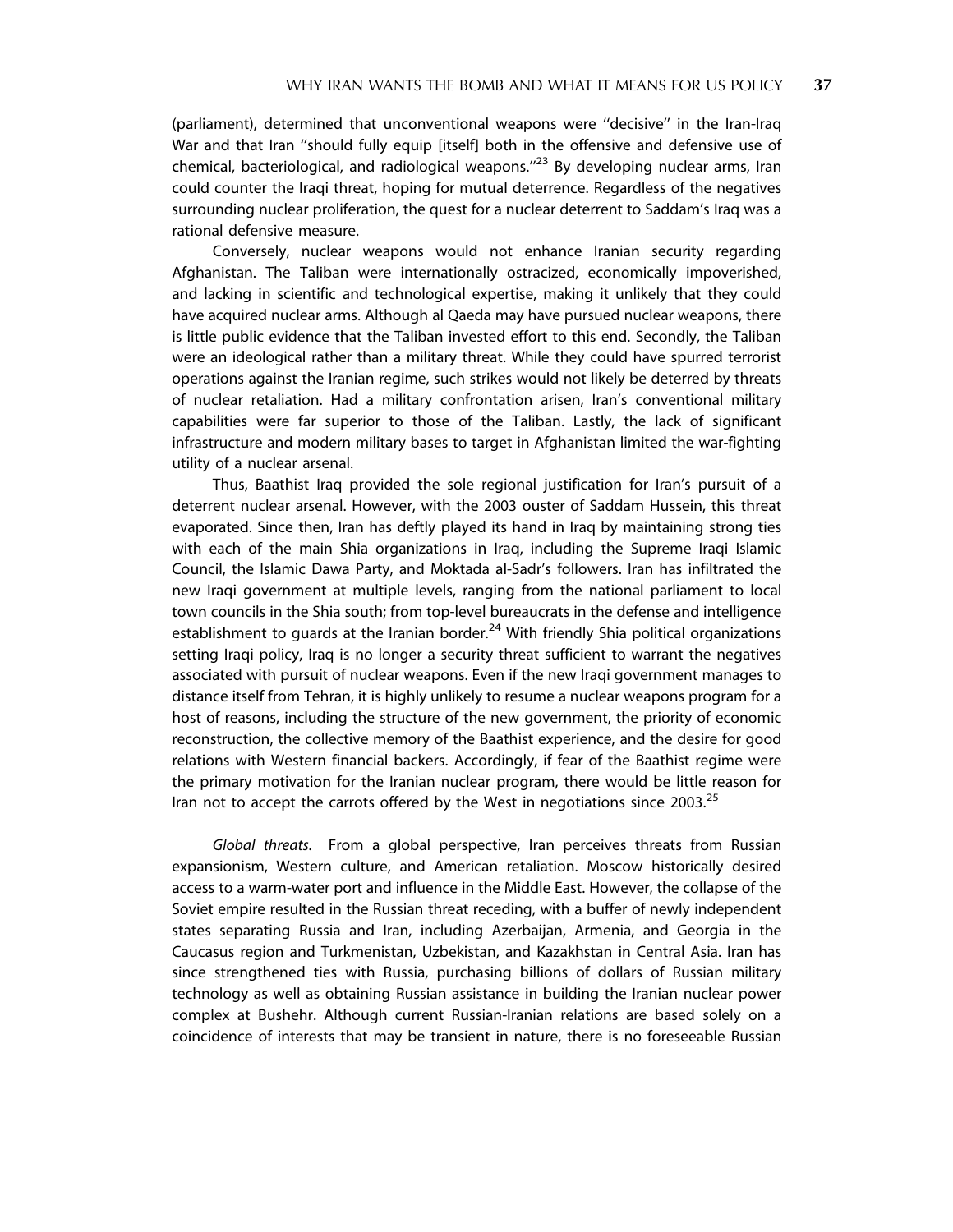threat to Iran in the near to mid-term that justifies Iranian pursuit of nuclear arms. Likewise, the Western cultural invasion that Iran fears lacks a military component, rendering nuclear arms of little value in defending against it.

The United States is thus advanced as the only realistic extra-regional military threat by the Iranian Islamists, who rose to power in large part by demonizing the West, undertaking a series of attacks against the United States that cause the Islamists to fear possible US retaliation. From the seizure of the US Embassy in Tehran in 1979, through the bombings, kidnappings, and murder of Americans in Lebanon and Kuwait in the 1980s, to the Khobar Towers attack in 1996, and the arming, training, and funding of insurgents in Iraq and Afghanistan from 2003 to today, Iran has maintained a consistent state of belligerence toward the United States.

Some analysts contend that Mohammad Khatami's presidency opened a window of opportunity for US-Iranian cooperation, pointing to Iranian diplomatic assistance in Afghanistan from 2001 to 2003, the May 2003 grand bargain ostensibly proffered by Tehran, and Iranian negotiations with Britain, France, and Germany (the "EU-3") in 2003-04.<sup>26</sup> If so, this would weaken the argument herein that the Islamist regime *requires* an American adversary. Thus, it is important to explain why this contention is wrong.

While Khatami attempted to present a more moderate Iranian face during his presidency (1997-2005), hardline clerics and their allies in the IRGC easily defeated his efforts to change policy toward the United States. As noted above, authority in the Iranian system is concentrated in the office of the Supreme Leader, not the presidency. By the start of Khatami's second term in 2001, crackdowns on reformists and student protests left him publicly emasculated.<sup>27</sup> In Afghanistan, Iran assisted in the removal of a hostile regime with whom it had almost gone to war just three years earlier. The ensuing cooperation was to ensure an impotent central government in Kabul, allowing Iran to prevent the rise of a new threat on its border by pursuing a divide-and-conquer strategy with regional Afghan leaders.<sup>28</sup> The US decision to support Hamid Karzai, a weak leader who lacked significant military forces of his own and thus was not perceived as a threat by Afghanistan's various warlords, was a strategic blunder that the Iranians, more familiar with the region's political realities, were only too happy to exploit.<sup>29</sup> Tellingly, Iran permitted fleeing al Qaeda members to enter Iran in 2001 and 2002, refusing to turn them over to coalition forces. Moreover, Iran continued to support terrorism in other areas, as evidenced by the January 2002 Israeli seizure of the Karine A, a ship carrying some 50 tons of weapons from Iran to the Palestinian Authority. Tehran's May 2003 offer of a grand bargain was made via a short faxed document from the Swiss ambassador to the US State Department. Reasons to dismiss it were abundant: no Iranian officials were identified as approving the communication, the text was at odds with Iranian actions on the ground, and the substance of the offer was no more than an unenforceable future promise to abide by international law in exchange for the lifting of US sanctions. At the same time that the fax was received, a series of terrorist bombings occurred in Riyadh, Saudi Arabia targeting compounds housing Westerners. Evidence suggesting the bombings were connected to al Qaeda members located in Iran, including explosives expert Saif al-Adel, contradicted the idea that Iran sought to change its policy.<sup>30</sup> Lastly, Iran and the EU-3 engaged in a series of negotiations throughout 2003 and 2004, after the IAEA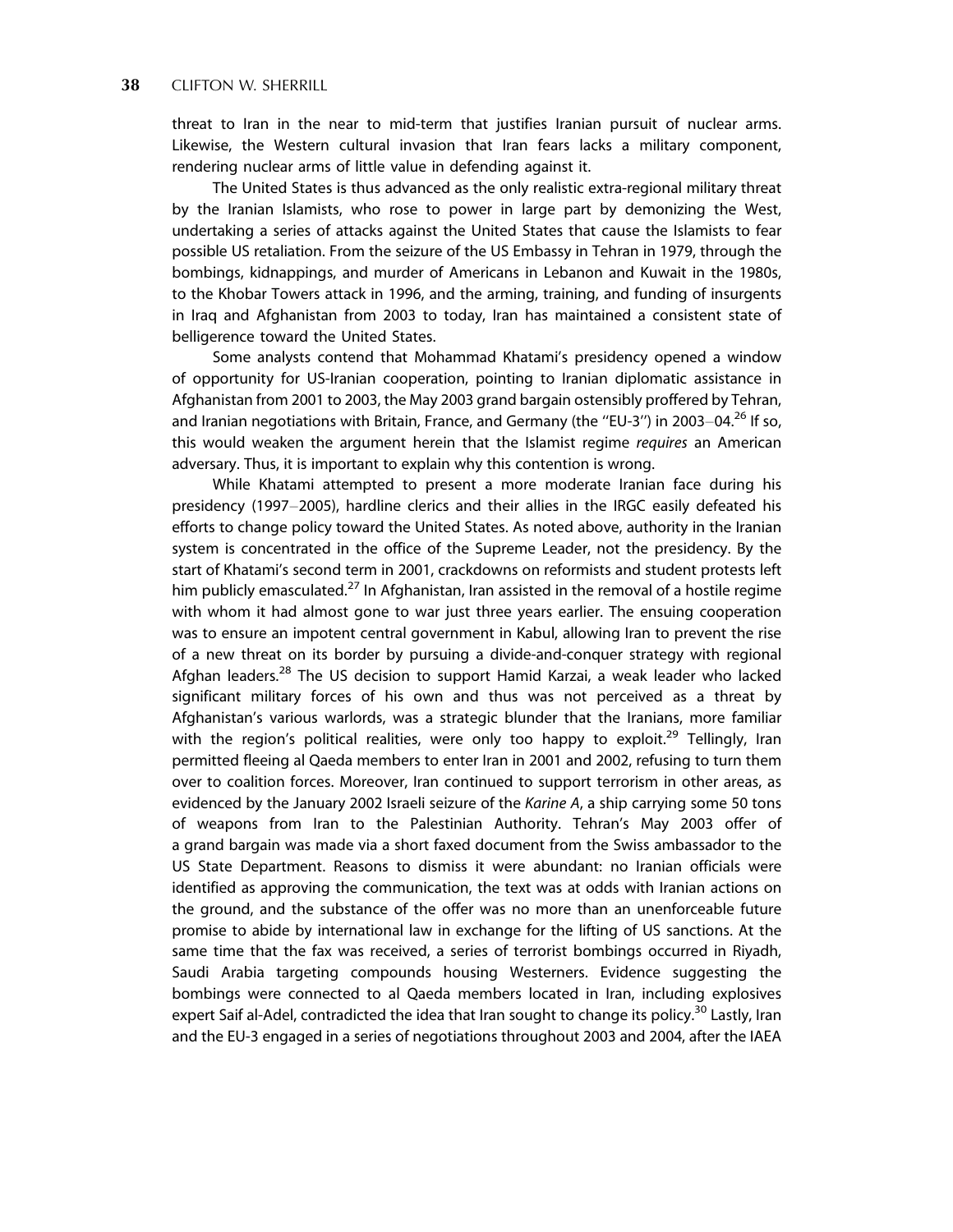determined Iran was in breach of its safeguards agreements. The talks delayed the IAEA from reporting Iran's breach to the UN Security Council in conformity with IAEA rules.<sup>31</sup> In late 2003, Iran promised to suspend its enrichment activities; however, it failed to fully suspend its activities, failed to ratify the IAEA's Additional Protocol as promised, and continued to obstruct IAEA inspections. In 2004 another deal was signed; yet, Iran reneged on this deal as well. In September 2005, the chief Iranian negotiator, Hassan Rowhani, boasted that these negotiations had provided the conditions for Iran to continue its nuclear activities, effectively admitting that Iran was simply using the talks to buy time.<sup>32</sup> This delaying tactic of agreeing to a deal, only to subsequently back away, was further exemplified in 2009 when Iran agreed to swap the majority of its enriched uranium for internationally fabricated fuel rods, then sought to change the deal's terms. Thus, when reviewed in toto, the evidence offered to demonstrate a more cooperative Iran is unconvincing.

Having been declared by the United States as the leading state sponsor of terrorism, the Islamist regime initially feared the post-9/11 Global War on Terror might result in military operations aimed at regime change in Tehran. Yet it became clear by late 2004 that neither the US Congress nor the American public would support additional military actions absent major new provocations. Iranian recognition of this was evidenced by the increasing degree of assistance provided by the IRGC to Iraqi insurgents, confident that there would be no US military reprisals against Tehran.<sup>33</sup> Since 2004, there has been almost no discussion of US military action against Iran with respect to its sponsorship of terrorism; rather, what discussion exists has been related exclusively to Iran's pursuit of nuclear arms. Why would the Iranian regime be willing to accept the risk of US military action in order to pursue nuclear weapons capability? To answer this, we must look beyond the defensive goals of neorealism and consider the Islamist regime's possible offensive aims.

The current Iranian regime, basing its legitimacy wholly on Islamism, is compelled to oppose the existing Western-dominated distribution of power in the international system. To maintain its Islamist bona fides, the regime relies on publicly promoting aggressive, revolutionary, anti-Western policies. This includes support for Islamist terrorist groups, disruption of the Arab-Israeli peace process, and undermining US efforts in Iraq and Afghanistan. Abandoning these policies would call into question the foundation of the Islamist regime. As George Kennan explained of despotic Soviet ideologues more than sixty years ago, the Iranian Islamists are dependent on the existence of an external adversary to justify their repressive rule.<sup>34</sup> Most recently, this was manifested in the response to the protests following the 2009 presidential election, when the government blamed the West for instigating street riots. Iranian state media televised interviews with detained protestors who alleged they were ''provoked'' and ''influenced'' by Voice of America and the British Broadcasting Corporation.<sup>35</sup> After claiming to have a confession from an unnamed CIA spy implicating Iranian opposition leaders in a Western-sponsored plot to destabilize the regime, the deputy prosecutor of Tehran identified the unlikely cabal as consisting of the US government, the Soros Institute, Freedom House, and Stanford University.<sup>36</sup> For the Iranian Islamists, America is treated as an idea rather than a state. Ayatollah Ahmad Jannati of the Guardian Council, speaking in 2007, expressed the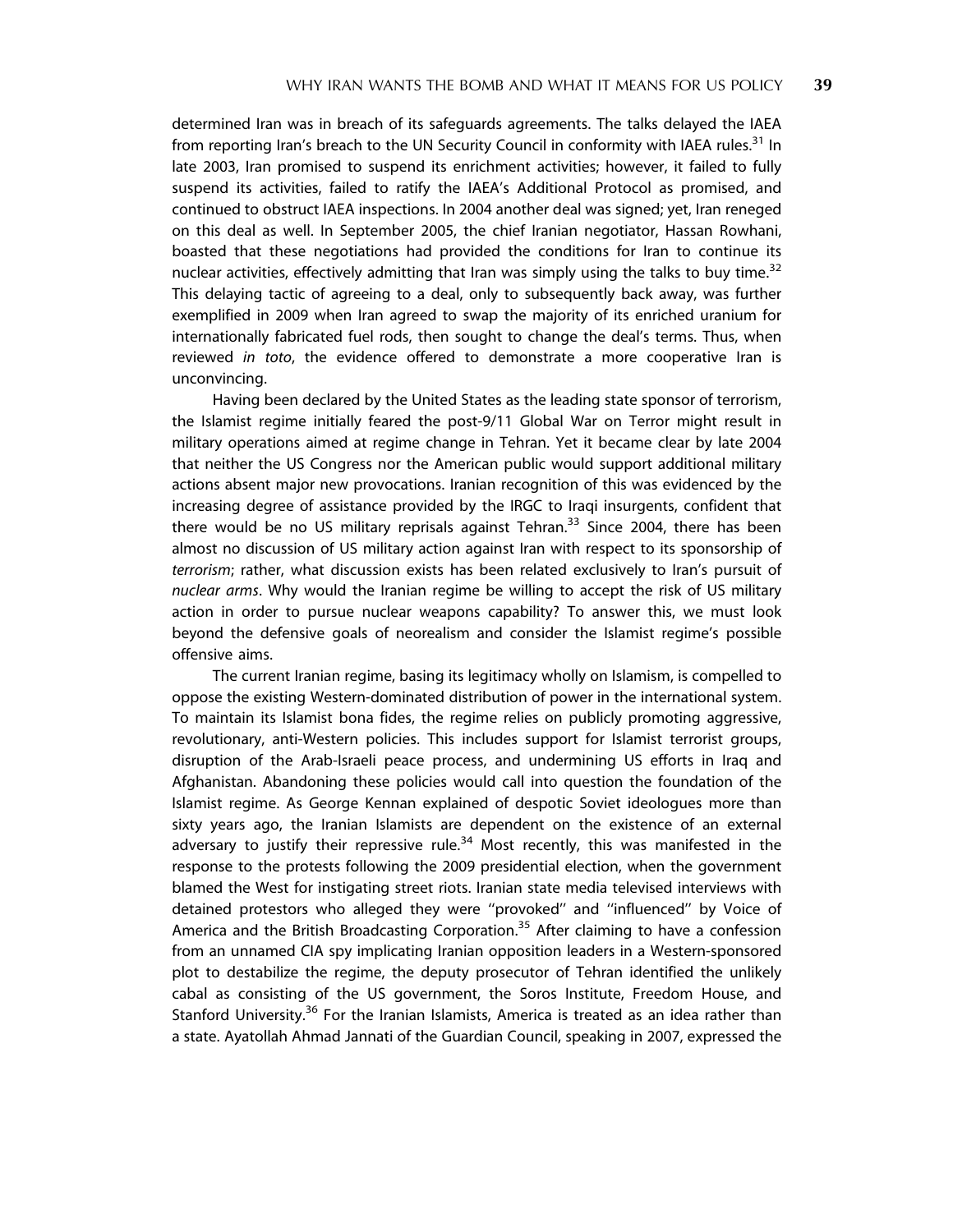point clearly, ''When all is said and done, we are an anti-American regime. America is our enemy and we are the enemies of America."<sup>37</sup> Jannati reiterated this in a 2009 sermon, explaining, ''If we are to assure that the Islamic establishment, the revolution and Islam are to stay and the people are to live comfortably, the flag of the struggle against America should always stay hoisted."<sup>38</sup>

In sum, the primary security concern of the Iranian Islamist regime is not fear of an external attack by imperially motivated powers; rather, it is fear of an external attack in response to Iran's Islamist policies. If Iran were to drop these policies, it would face no security threats for which conventional arms were insufficient; however, doing so would be contrary to fundamental regime principles and would mean the abandonment of the sole claim to legitimacy. Obtaining nuclear arms furthers its ability to maintain aggressive policies by giving it a deterrent to external threats, which then permits a more aggressive, coercive foreign policy. In addition to this realist offensive explanation, the Islamist nature of the regime supports a domestic politics explanation for the decision to acquire nuclear weapons, as addressed in the next section.

It is highly unlikely that the Islamist regime plans to actually detonate a nuclear weapon in an offensive attack. Both of the obvious targets, the United States and Israel, have a second-strike nuclear arsenal capable of threatening the Islamist regime's survival. Setting aside the possibility of unauthorized use by apocalyptic Islamists, nuclear arms are seen as tools for coercion. The regime believes nuclear weapons would deter foreign military strikes targeting the Iranian homeland, making the Iranian use of conventional military force abroad less risky. At a minimum, possession of nuclear arms would allow Iran greater policy flexibility in the Middle East. Regional states that failed to acquire their own counter-arsenal would be forced to think through the logic of extended nuclear deterrence and determine whether they wished to bank upon a US guarantee. In this scenario, given the failure to prevent Iranian acquisition of nuclear weapons after US leaders explicitly stated it would not be tolerated, it is difficult to imagine that regional leaders would not adjust their policies to reflect new respect for Iranian power. For example, Iranian demands in the Persian Gulf regarding disputed islands or natural gas fields could be affected; Iranian desires regarding production quotas in the Organization of the Petroleum Exporting Countries would carry additional weight, and Iranian interest in Shia minorities in other states might be pursued more aggressively. More problematically, the Islamist regime would likely feel emboldened to increase its support for terrorist organizations, believing itself secured against direct retaliation. Pakistan's behavior after its public entry into the nuclear club in 1998 is instructive: it immediately increased support for Islamist militants, creating 1999's Kargil crisis and the standoff with India in 2000 and 2001. In a classic example of the stability-instability paradox, Pakistani confidence that nuclear arms would prevent escalation made limited conventional and terrorist attacks against India possible.<sup>39</sup> As S. Paul Kapur explains, nuclear arms "encouraged aggressive Pakistani behavior." $40$  In the same way, Iranian clerics could boost conventional military assistance to Hezbollah, Hamas, and the Palestinian Islamic Jihad, reigniting civil war in Lebanon and thrusting the Palestinian peace process into chaos.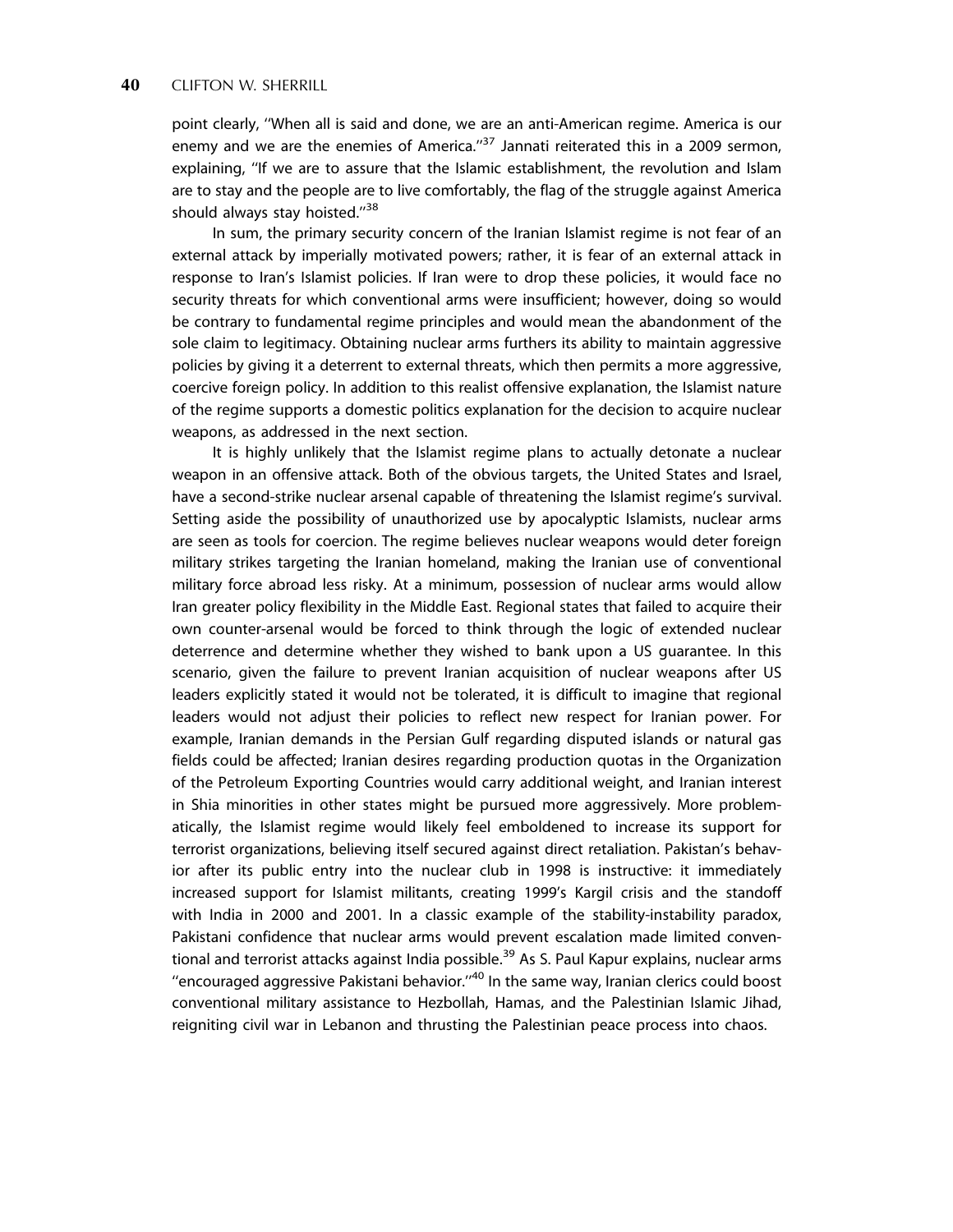#### Domestic Politics Model

Liberal theories of international politics reject the unitary actor assumption of systemic theories, highlighting instead considerations in domestic politics. Thus, for these models, ideology, competition for power, and bureaucratic struggles are crucial. Specifically, domestic models of proliferation contend that states seek nuclear weapons due to the advocacy of an entity or coalition within the state that sees nuclear arms as a means to accomplish some domestic end. For example, India's decision to conduct a nuclear test in 1998 was viewed by some as an attempt by Prime Minister Atal Bihari Vajpayee to generate domestic public support for his nationalist Bharatiya Janata Party.<sup>41</sup> Such efforts are typically couched in the rhetoric of meeting security threats; however, rational analysis of the threat environment can help uncover actual motivations.

Islamism is the ideological foundation justifying the positions of the elite in Iran. Regime elites compete among themselves for power; yet, they are all dependent on the maintenance of the Islamist system for their positions. Hardliners such as Supreme Leader Ali Khamenei, pragmatists such as former president Ali Akbar Hashemi Rafsanjani, and reformists such as the 2009 presidential candidate Mir Hussein Moussavi, all support the Islamist regime. Revolutionaries seeking democracy, accountability, and transparency are persecuted, resulting in the lack of a well-organized revolutionary group or the rise of a popular leader. Among regime supporters there are both true believers in Islamist extremism and what might be termed "public believers"—those who adopt the trappings of Islamism because it is a means to secular power and privilege. Given the evidence of corruption and self-dealing surrounding many top clerics and many IRGC commanders, it is likely that a large number of regime elites, including pragmatists and reformists, come from this second group.<sup>42</sup> Yet, it is largely irrelevant whether the Iranian leaders believe the Islamist rhetoric they trumpet; the key is that they are locked into the use of Islamism. They cannot publicly repudiate that which provides the sole basis of their regime's legitimacy. Even if some of the elites wanted to adopt a less ideological posture, acting in such a manner would leave them vulnerable to charges of apostasy by individuals seeking to elevate their own positions. Thus, the offensive rationale offered under the realist security model also can be attributed to domestic politics, for at least some of the Islamist regime's elites.

Iran's pursuit of nuclear weapons is useful in building domestic support for the Islamist regime. Although not accountable to the people, the clerics nevertheless seek popular support in order to reduce the costs of ruling. Burdened by growing political, economic, and social problems, the clerical elites look for opportunities to refocus the attention of the Iranian people. The Islamist regime has successfully framed the nuclear issue in terms of nationalism, making it appear that concerns over Iranian nuclear weapons are merely the latest attempt of the West to deny Iran its due respect.<sup>43</sup> International efforts to enforce the requirements of the Treaty on the Non-Proliferation of Nuclear Weapons (NPT) have likewise been presented as Western discrimination. Thus, observers have noted strong support among the Iranian public for the regime's nuclear program.<sup>44</sup> Although reformists in the 2009 presidential election criticized the Ahmadinejad government on a variety of matters, most stayed away from attacking the nuclear program,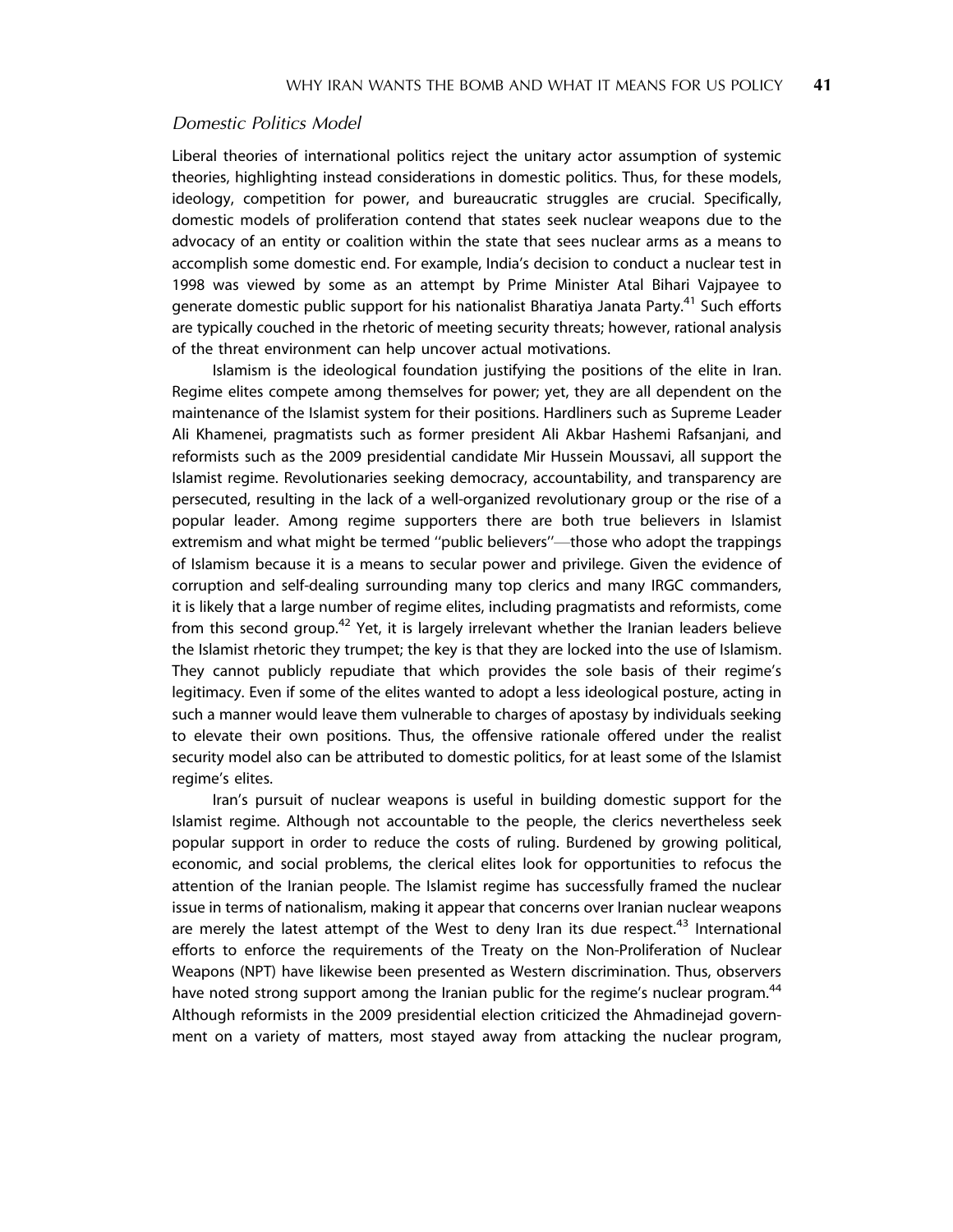questioning only the tone of the government's negotiation, rather than the program itself.<sup>45</sup> This is consistent with Etel Solingen's theory that inward-looking regimes are more apt to pursue nuclear arms than externally oriented regimes, particularly when located in a neighborhood of other inward-looking states. Iran's unique sectarian position, hypernationalism, and economic statism, make Iran an ideal candidate for proliferation.<sup>46</sup> As Kenneth Pollack notes, ''Tehran's hardliners...are certain that everyone else will realize that the world needs Iran more than Iran needs the rest of the world."<sup>47</sup>

Developing nuclear weapons could also provide a tangible achievement by which the regime leaders could justify the economic difficulties in Iran. By characterizing economic problems as sacrifices made by the people to permit technological progress, the regime might reduce the level of popular criticism. Conversely, having invested large sums in the nuclear program, the regime would be hard-pressed to explain a lack of results. Along these lines, the bureaucratic momentum of the twenty-year-old program could also prove to be a driving force in the pursuit of nuclear weapons.

Institutionally, the principal advocate of an Iranian nuclear weapons capability is the IRGC. The civilian Atomic Energy Organization of Iran (AEOI), headed from 1997 to 2009 by a former IRGC officer, serves as the public face of Iran's nuclear program; however, the IRGC is the driving agency. Although the AEOI served as the original point of contact with the Pakistani black marketeer A.Q. Khan, when dealings progressed, the IRGC's Brigadier General Mohammed Eslami became the key liaison.<sup>48</sup> A variety of indicators make clear the degree of IRGC involvement with the nuclear program: the IRGC's Imam Hossein University in Tehran houses one of Iran's largest nuclear physics departments; intelligence provided to the IAEA indicates that civilian nuclear scientists ''move freely between military and civilian research venues''; and the Fordow uranium enrichment facility is sited on an IRGC base.<sup>49</sup> IRGC officers are among the individuals specifically listed in UN Security Council resolutions applying sanctions against Iran for its ongoing defiance of the IAEA and UN. The facade of civilian leadership advances regime interests internationally by permitting Iran to deny that its efforts are aimed at the military application of nuclear power, while IRGC control serves domestic interests by preventing transparency, allowing for an undisclosed budget and insulating the nuclear program from possible investigations by the Majlis.<sup>50</sup>

The IRGC has become increasingly important in the Iranian regime, transforming from a palace guard to a multifaceted military force with political and economic interests of its own. Under Mahmoud Ahmadinejad, former IRGC officers moved into a variety of key posts throughout government. Despite constitutional prohibition, the IRGC has become overtly involved in politics, supporting the campaigns of Ahmadinejad. This mirrors the IRGC's increased role in Iran's economy, where it has progressed from black marketeering to open, large-scale commercial participation, benefiting from government contracts provided by the Ahmadinejad administration.

With this breadth of interests to protect, the IRGC recognizes that relying solely on an unpopular regime places it in a vulnerable position. Should a more moderate system emerge in Iran, there would be little need for an ideologically based force mirroring the regular military. Capturing the nuclear program allows the IRGC to protect its long-term future. For nuclear arms to have maximum utility, they must be integrated into an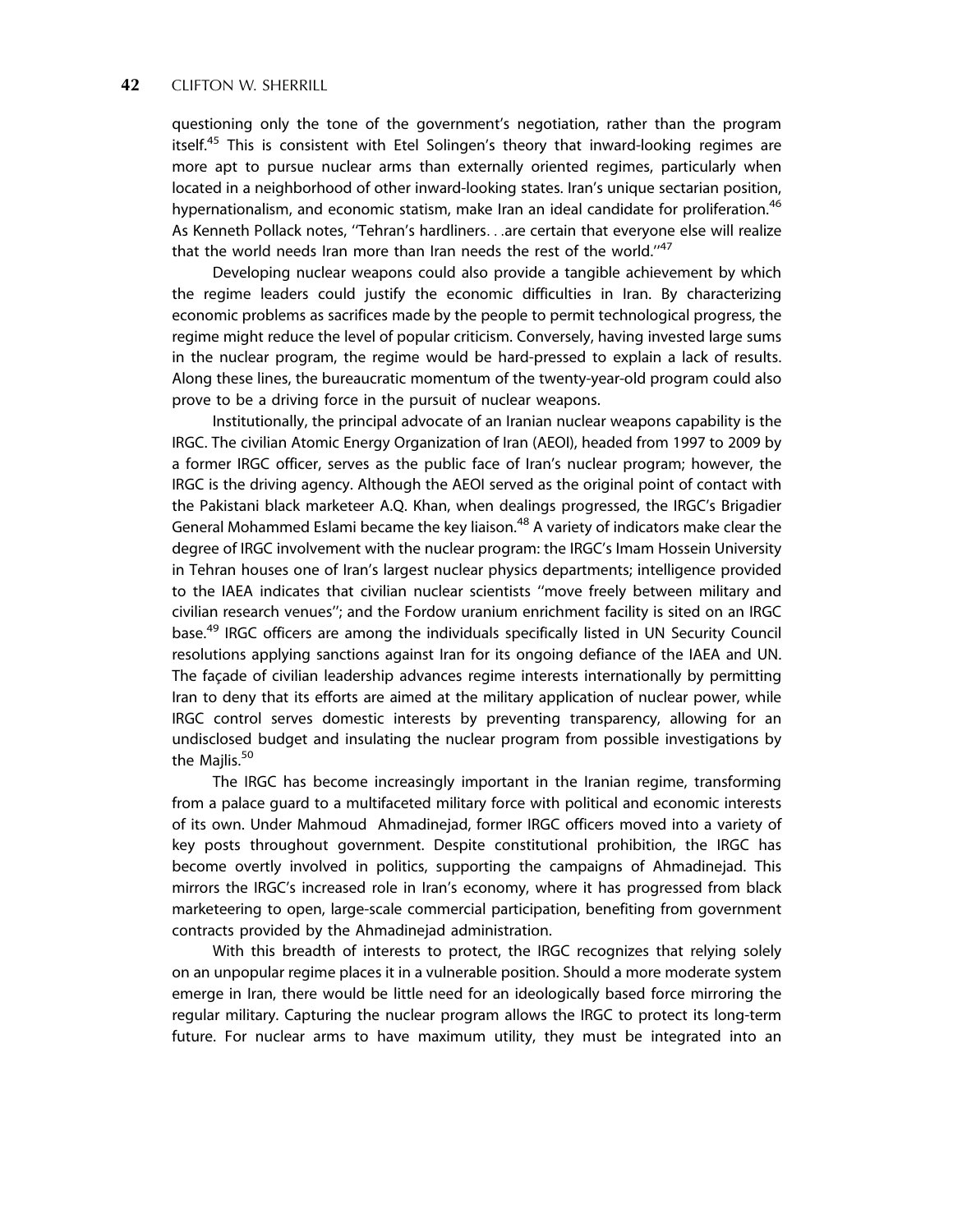overarching nuclear enterprise of which weapons are but one part. Fail-safe command and control procedures, effective security, operational competence, and development of nuclear doctrine are all parts of this enterprise that demand constant attention. By establishing itself as the organization responsible for the nuclear enterprise, the IRGC ensures its continued relevance. At the same time, nuclear weapons enhance IRGC power in the Islamist regime, guaranteeing that the IRGC will retain influence during the uncertainty that will surround the succession of Supreme Leader Khamenei.

#### Constructivist Models

Constructivist models emphasize the symbolic importance leaders attach to nuclear arms. By acquiring a nuclear capability, states hope to establish their identity as technologically advanced, independent powers deserving of special recognition. In short, states seek honor and prestige.<sup>51</sup> Constructivist models can be built at either the state level or the individual level of analysis, with the analytical focus emphasizing the particular status sought or the type of leader susceptible to seeking status in this manner. While the international nonproliferation regime has tried to diminish the prestige of nuclear arms, the fact that the five permanent members of the UN Security Council are also the five ''legal'' nuclear powers under the NPT does not escape notice. Thus, soft-power attempts to construct new nonproliferation norms have, so far, failed to overcome hard-power realities.

Iran has long sought to play a leading role in the Persian Gulf region, regardless of the nature of the regime in power. The Iranian nuclear program was begun by the pro-Western shah, with the assistance of the US government, in an attempt to make Iran the regional hegemon.<sup>52</sup> Although Ayatollah Khomeini sought to dismiss traditional geopolitics as incompatible with Islamism, his attempts failed, leading the Iranian Islamists to incorporate Persian nationalism into their brand of Islamism. Becoming the first nuclearcapable Muslim nation in the Middle East would allow them to enhance their appeal to Muslims across the region, despite sectarian differences. Moreover, a nuclear weapons capability would serve as a public symbol solidifying the independence of Iran from Western dominance—a stark contrast to the public perception of secular governments in the region. Given the resentment of Western power in the region, this is no small measure. In addition, it would help silence those in Iran who claim the nation needs to interact more with the developed world to gain the fruits of modern technology. The Islamist clerics could point to the nuclear weapons program as evidence that globalization is not imperative for scientific progress.

For the mullahs, norms against proliferation are of little practical consequence. Already branded a ''rogue state'' by the West for its support of terrorist groups, its dismal human rights record, its authoritarian government, and its violent repression of election protestors, the Islamist regime has no reason to abide by Western nonproliferation norms. In terms of Jacques Hymans's psychological model, Iran's primary decision maker, Ayatollah Khamenei, would seem to fit the oppositional-nationalist category most susceptible to proliferation. Khamenei's identity conception of Iran appears to use the United States as a ''key comparison other,'' with a high degree of nationalist pride and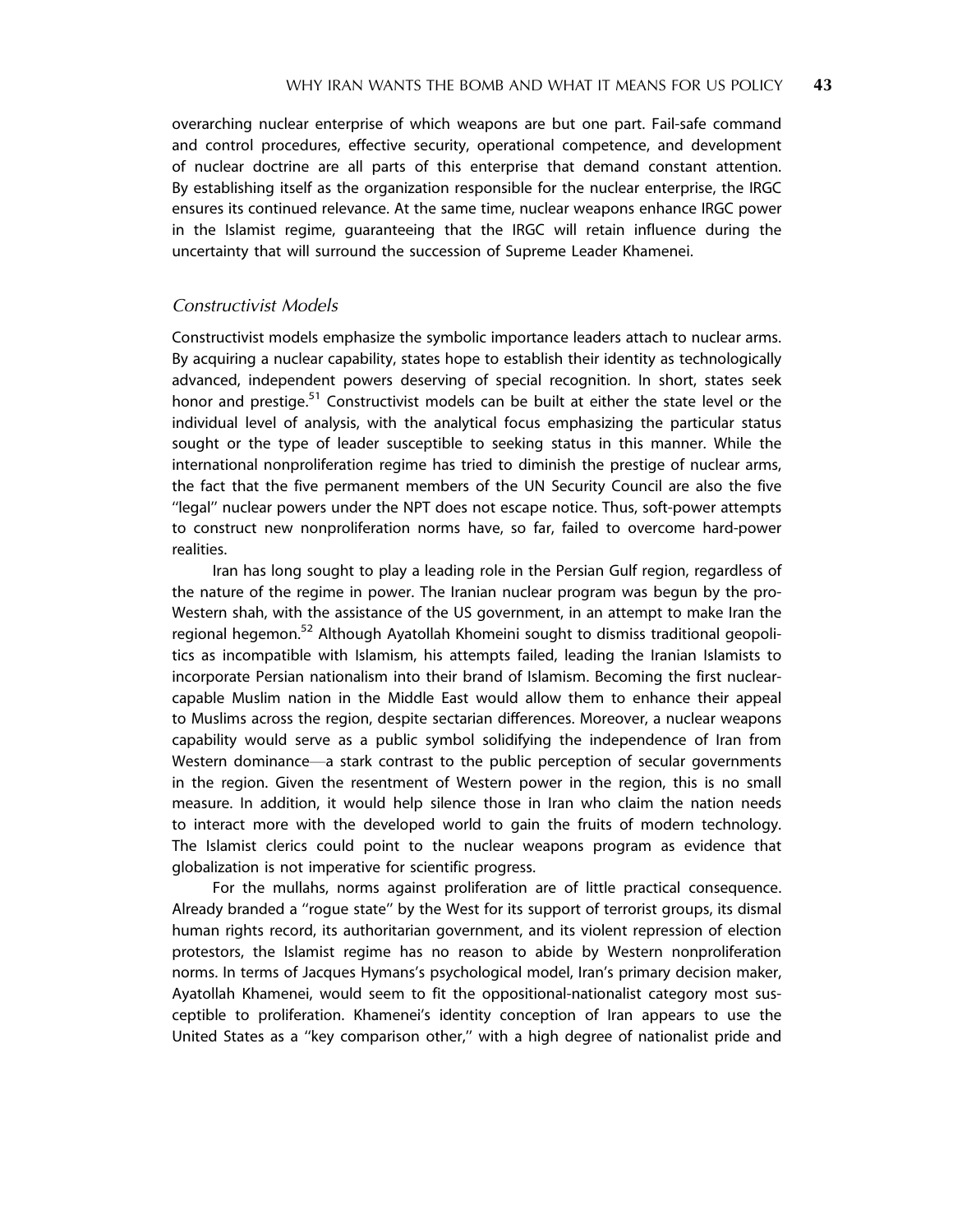a matching degree of hostility.<sup>53</sup> Thus, the Islamist regime likely views international norms as thinly veiled American efforts to deny Iran its rightful status.

However, if prestige were the primary motivation for the Iranian Islamists, then the rational policy would be to develop a nuclear capability without actually building a nuclear weapon. By demonstrating mastery of the nuclear fuel cycle, Iran would place the world on notice that it had the ability to produce nuclear weapons. Physically completing the weapon would be a step backwards, given the negative factors associated with acquiring nuclear arms. Accordingly, some analysts have suggested that Iran is pursuing such a virtual arsenal.<sup>54</sup> Yet Iranian actions, including the evidence of work on weaponization, the development of long-range ballistic missiles, and the placement of the program within the IRGC, indicate that Iran is not satisfied with a virtual arsenal. The Iranian Islamists want the coercive power of possessing nuclear weapons. They want to parade their nuclear arms in front of friends and adversaries. A virtual arsenal not only denies them this opportunity, but is also inherently unstable, as doubt about whether the Islamists have actual weapons increases the chances of a preemptive attack.

#### Policy Implications

This analysis holds that the Iranian regime is motivated by a desire for coercive power externally and a need to maintain its radical Islamist image internally. Hence, attempting to dissuade the regime from acquiring nuclear weapons by addressing defensive security concerns will not succeed. Provision of a security guarantee, extension of a nuclear deterrent umbrella, or creation of a regional security compact that includes Iran, fail to meet the Islamist regime's needs. Domestically, the regime seeks to buttress eroding support by emphasizing its Islamist character and by equating nuclear technology with nationalist pride. In addition, the IRGC provides institutional support to the nuclear program. To combat this, the United States can offer support for domestic Iranian opponents of nuclear arms; however, the success of the regime's nationalist argument has drastically limited the set of organized opponents. Moreover, with negligible American influence in Iranian policymaking circles, US efforts are effectively limited to public diplomacy. Thus, prospects for countering the domestic drivers of nuclear weapons are dim.

Because the United States has little ability to influence the perceived benefits driving the Iranian regime's pursuit of nuclear arms, the default policy is to try to increase the costs to the Iranian regime of continuing this conduct. Punitive sanctions are the first step. Ideally, this policy minimizes the unilateral US exertion of power, emphasizing instead multilateral cooperation through international institutions. This also permits burdensharing, while highlighting the US willingness to abide by international law. Yet the chances of success are small. One of the key strengths of this approach, multilateralism, is also one of its key weaknesses. For sanctions to be effective, they must inflict significant costs upon the targeted regime. However, the more significant the costs inflicted, the greater the profits to be made by states that violate the sanctions through blackmarket transactions. Thus, obtaining compliance is an inherently difficult task.<sup>55</sup> To date, both Russia and China have opposed significant sanctions at the United Nations for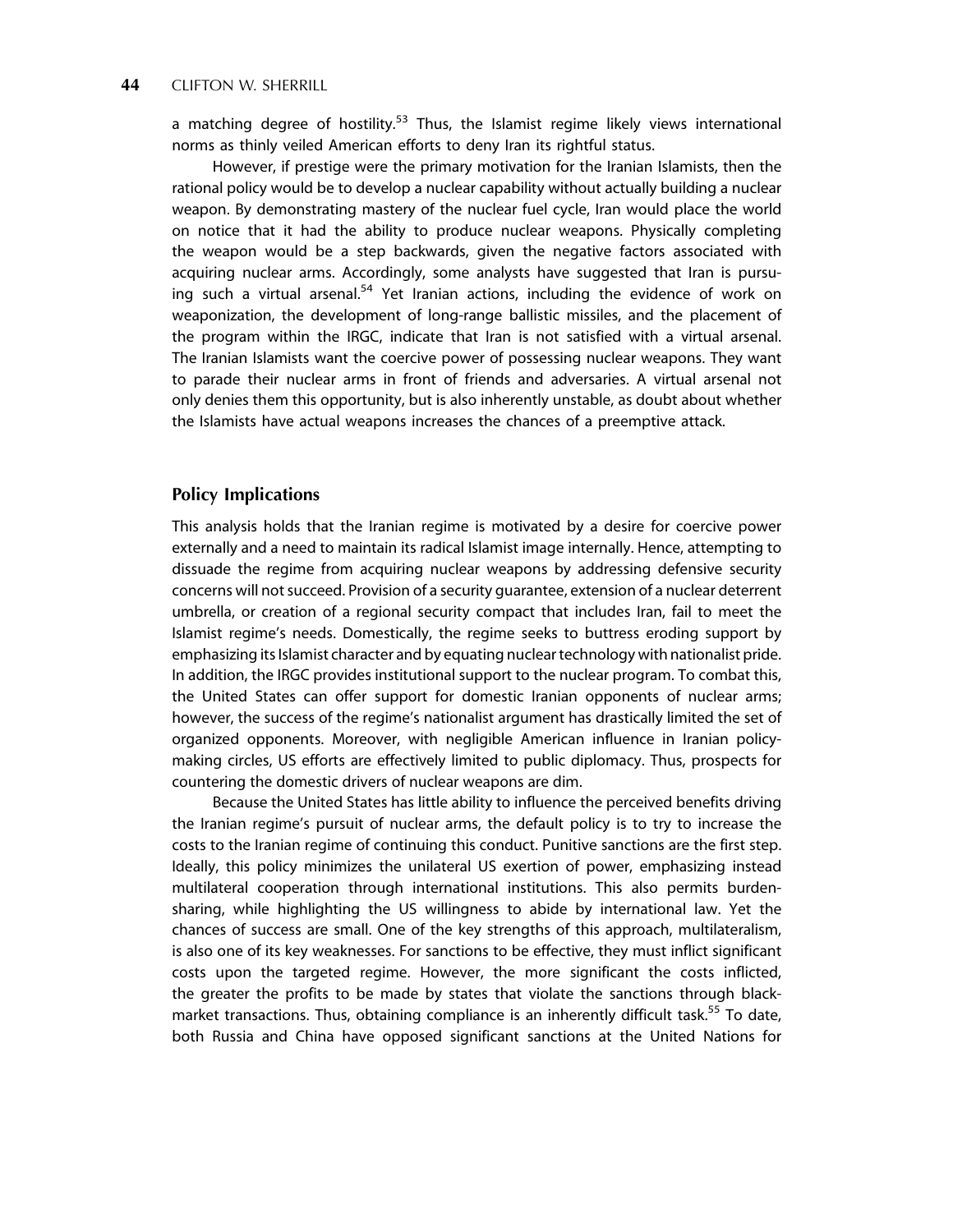economic and geopolitical reasons. Moreover, Iranian elites have both ideological and pragmatic reasons for preferring self-sufficiency. Ideologically, a key component of the Islamic Revolution was eradicating foreign influence. The West's idea of including Iran in the world order so that Iran has a stake in ensuring system stability is precisely what Khomeini saw as placing Iran at the mercy of the infidel states. From a pragmatic standpoint, the Iranian economy is plagued by corruption, inefficiency, lack of rule of law, and low levels of productivity, making it unprepared for the competitive global market. While Iran would benefit in the long run from greater participation in the Western-led global economy, such participation would undermine the exploitative personal economic interests, including black-market profits, of many regime elites.<sup>56</sup>

As demonstrated by Iran's uranium enrichment efforts, it is too late to prevent Iran from acquiring the materials or knowledge needed to develop nuclear weapons. Per this analysis, it is beyond the reach of the United States to affect the motivations driving the nuclear ambitions of the Iranian Islamist regime. Accordingly, US policy makers are left with the dilemma of either accepting a nuclear-armed Iranian Islamist regime or committing US resources to a policy of regime change in Iran.

## NOTES

- 1. These broad categories are succinctly, albeit incompletely, outlined in Scott D. Sagan, ''Why Do States Build Nuclear Weapons? Three Models in Search of a Bomb,'' International Security 21 (Winter 1996/ 1997), pp. 54-86.
- 2. Classical realism, exemplified in Hans J. Morgenthau, Politics Among Nations: The Struggle for Power and Peace, fifth ed. (New York: Alfred A. Knopf, 1978); offensive realism, explained in John J. Mearsheimer, The Tragedy of Great Power Politics (New York: W.W. Norton, 2001); and neoclassical realism, represented in Randall Schweller, ''Neorealism's Status Quo Bias: What Security Dilemma?,'' Security Studies 5 (Spring 1996), pp. 90-121, all acknowledge the presence of revisionist states having offensive ambitions that exceed simple maintenance of security.
- 3. Graham T. Allison and Morton J. Halperin, ''Bureaucratic Politics: A Paradigm and Some Policy Implications," World Politics 24, Supplement (Spring 1972), pp. 40-79.
- 4. Etel Solingen, ''Domestic Models of Political Survival: Why Some Do and Others Don't (Proliferate),'' in William C. Potter with Gaukhar Mukhatzhanova, eds., Forecasting Nuclear Proliferation in the  $21^{st}$ Century: The Role of Theory, Volume 1 (Stanford: Stanford Security Series, 2010), pp. 38-57.
- 5. Jacques E.C. Hymans, The Psychology of Nuclear Proliferation: Identity, Emotions, and Foreign Policy (Cambridge, MA: Cambridge University Press, 2006), pp. 12-29.
- 6. Council on Foreign Relations Independent Task Force, Iran: Time for a New Approach (New York: Council on Foreign Relations, 2004), pp. 10, 23; Sanam Vakil, ''The Persian Dilemma: Will Iran Go Nuclear?,'' Current History 104 (April 2005), p. 183; Jo-Anne Hart, ''Perceptions and Courses of Action Toward Iran,'' Military Review 85 (September/October 2005), p. 10; Paul Rogers, ''Iran: Consequences of a War,'' Oxford Research Group Briefing Paper (Oxford, UK: Oxford Research Group, 2006), p. 6; Ray Takeyh, Hidden Iran: Paradox and Power in the Islamic Republic (New York: Holt, 2006), p. 140; Colin Dueck and Ray Takeyh, ''Iran's Nuclear Challenge,'' Political Science Quarterly 122 (2007), p. 193; and Ted Galen Carpenter, "Toward a Grand Bargain with Iran," Mediterranean Quarterly 18 (Winter 2007), pp. 25-26.
- 7. Kenneth Pollack, testimony before US Senate Committee on Foreign Relations, hearing on ''Iran's Political and Nuclear Ambitions and U.S. Policy Options,'' 109th Cong., 2nd sess., May 17, 2006; Anthony Cordesman and Khalid al-Rodhan, Iran's Weapons of Mass Destruction: The Real and Potential Threat (Washington, DC: CSIS Press, 2006), pp. 12-13; and Richard Russell, "Iran in Iraq's Shadow: Dealing with Tehran's Nuclear Weapons Bid," Parameters 34 (Autumn 2004), pp. 42-43.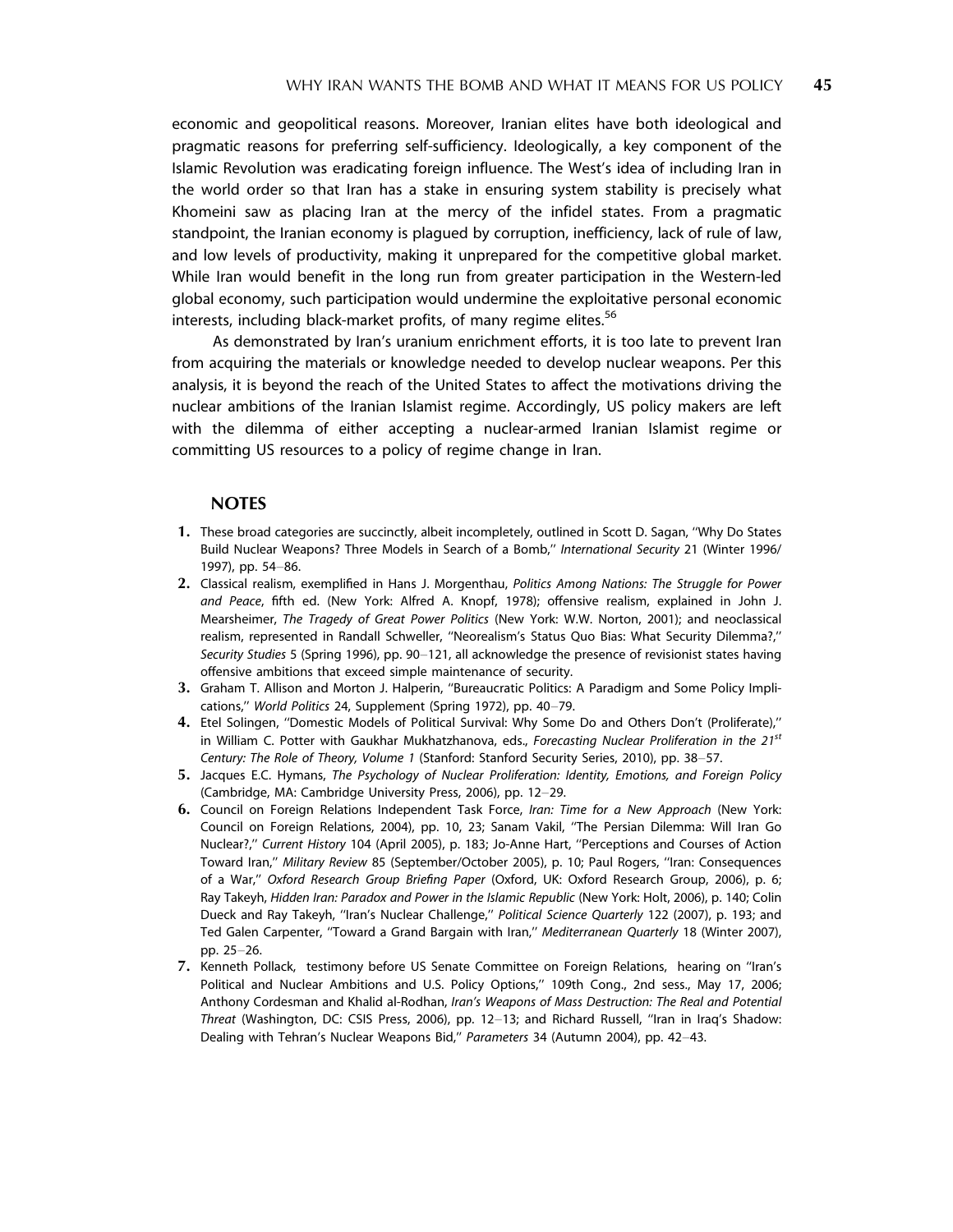- 8. On domestic politics, see Elliot Hen-Tov, ''Understanding Iran's New Authoritarianism,'' Washington Quarterly 30 (Winter 2006/2007), p. 169. On norms, see Patrick Clawson, ''Could Sanctions Work Against Tehran?'' Middle East Quarterly 14 (Winter 2007), p. 13; Shmuel Bar, ''Iranian Defense Doctrine and Decision Making,'' Herzliya Interdisciplinary Center, Institute for Policy and Strategy, October 2004, p. 49; Nikola Krastev, ''IAEA Chief: Iran's Nuclear Program About Winning Recognition, Prestige,'' Radio Free Europe, November 5, 2009, <www.rferl.org/articleprintview/1870151.html>; and Gaukhar Mukhatzhanova, ''Pride and Prejudice: Understanding Iran's Nuclear Program,'' in William C. Potter with Gaukhar Mukhatzhanova, eds., Forecasting Nuclear Proliferation in the 21st Century: A Comparative Perspective, Volume 2 (Stanford: Stanford Security Series, 2010), pp. 42-75.
- 9. See, e.g., ''Implementation of the NPT Safeguards Agreement and Relevant Portions of Security Council Resolutions in the Islamic Republic of Iran," IAEA, GOV/2011/65, November 8, 2011, pp. 7-8, and Annex, pp.  $1-12$ .
- 10. The term Islamist, as used here, refers to an extreme interpretation of Islam that rejects secular political authority in favor of clerical rule, espouses intolerance for other religions, and supports the use of violence as a regular instrument of policy. It is distinct from, and should not be considered interchangeable with, the term ''Islamic.''
- 11. Ruhullah al-Musawi Khomeini, Islam and Revolution, trans. Hamid Algar (Berkeley: Mizan Press, 1981), p. 55.
- 12. Mohsen Sazegara, ''The Point of No Return: Iran's Path to Democracy,'' Policy Focus, No. 54, Washington Institute for Near East Policy, April 2006, pp. 3-4; James A. Bill, "The Cultural Underpinning of Politics: Iran and the United States," Mediterranean Quarterly 17 (2006), pp. 23-33.
- 13. Wilfried Buchta, ''Iran's Security Sector: An Overview,'' Geneva Centre for the Democratic Control of Armed Forces, Working Paper No. 146, August 2004, p. 18; Abbas William Samii, ''The Iranian Nuclear Issues and Informal Networks," Naval War College Review 59 (Winter 2006), pp. 63-89.
- 14. Sagan, ''Why Do States Build Nuclear Weapons?,'' p. 57, citing former secretary of state George Shultz.
- 15. The Shanghai Cooperation Organization was established in 2001 as a loose alliance linking Russia, China, Kazakhstan, Uzbekistan, Tajikistan, and Kyrgyzstan. In 2005 Iran was formally granted observer status, and in 2008 Iran applied for full membership.
- 16. See, e.g., Sagan, ''Why Do States Build Nuclear Weapons?,'' p. 57 (discussing the ''realist-security'' model solely in terms of defense); Dong-Joon Jo and Erik Gartzke, ''Determinants of Nuclear Weapons Proliferation," Journal of Conflict Resolution 51 (February 2007), pp. 173-74 (listing only defensive independent variables under their concept of international security).
- 17. Barnett Rubin and Sara Batmanglich, ''The U.S. and Iran in Afghanistan: Policy Gone Awry,'' MIT Center for International Studies, October 2008, p. 2.
- 18. Marina Ottaway, ''Iran, the United States, and the Gulf: The Elusive Regional Policy,'' Carnegie Paper No. 105, Carnegie Endowment for International Peace, November 2009.
- 19. Trita Parsi, Treacherous Alliance: The Secret Dealings of Israel, Iran and the United States (New Haven: Yale University Press, 2007), p. 27.
- 20. Ibid., p. 145, citing an anonymous Iranian regime strategist as acknowledging that ''Iran never really saw Israel as a threat.''
- 21. Iranian leaders have a history of statements calling for the end of Israel. In 2005, Mahmoud Ahmadinejad was quoted as saying that Israel should be ''wiped off the map.'' Though the accuracy of this phrase's translation has been questioned (see Glenn Kessler, ''Did Ahmadinejad Really Say that Israel Should be "Wiped off the Map'?," The Fact Checker, Washington Post, October 5, 2011, <www .washingtonpost.com/blogs/fact-checker/post/did-ahmadinejad-really-say-israel-should-be-wiped-

off-the-map/2011/10/04/gIQABJIKML\_blog.html>; and Uri Friedman, "Debating Every Last Word of Ahmadinejad's 'Wipe Israel off the Map,"' The Atlantic Wire, The Atlantic, October 5, 2011, <www .theatlanticwire.com/global/2011/10/debating-every-last-word-ahmadinejads-wipe-israel-map/43372/>), the sentiment is less debatable. In 1968, Ayatollah Khomeini said: ''It is the duty of all Muslims, and specifically of Islamic states, to take the initiative for the obliteration of this pond of decay [Israel] with all possible means, and not to decline the mujahideen any assistance toward this end.'' Naim Qassem, Hizbullah: The Story from Within (London: Saqi, 2005), pp. 168-69 (quoting Ayatollah Khomeini's comments of September 28, 1968 as published in the Al-Nour newspaper). In 2000, Khomeini's successor, Supreme Leader Ali Khamenei, called for the ''annihilation'' of Israel. See Daniel L. Byman, Shahram Chubin, Anoushiravan Ehteshami, and Jerrold D. Green, Iran's Security Policy in the Post-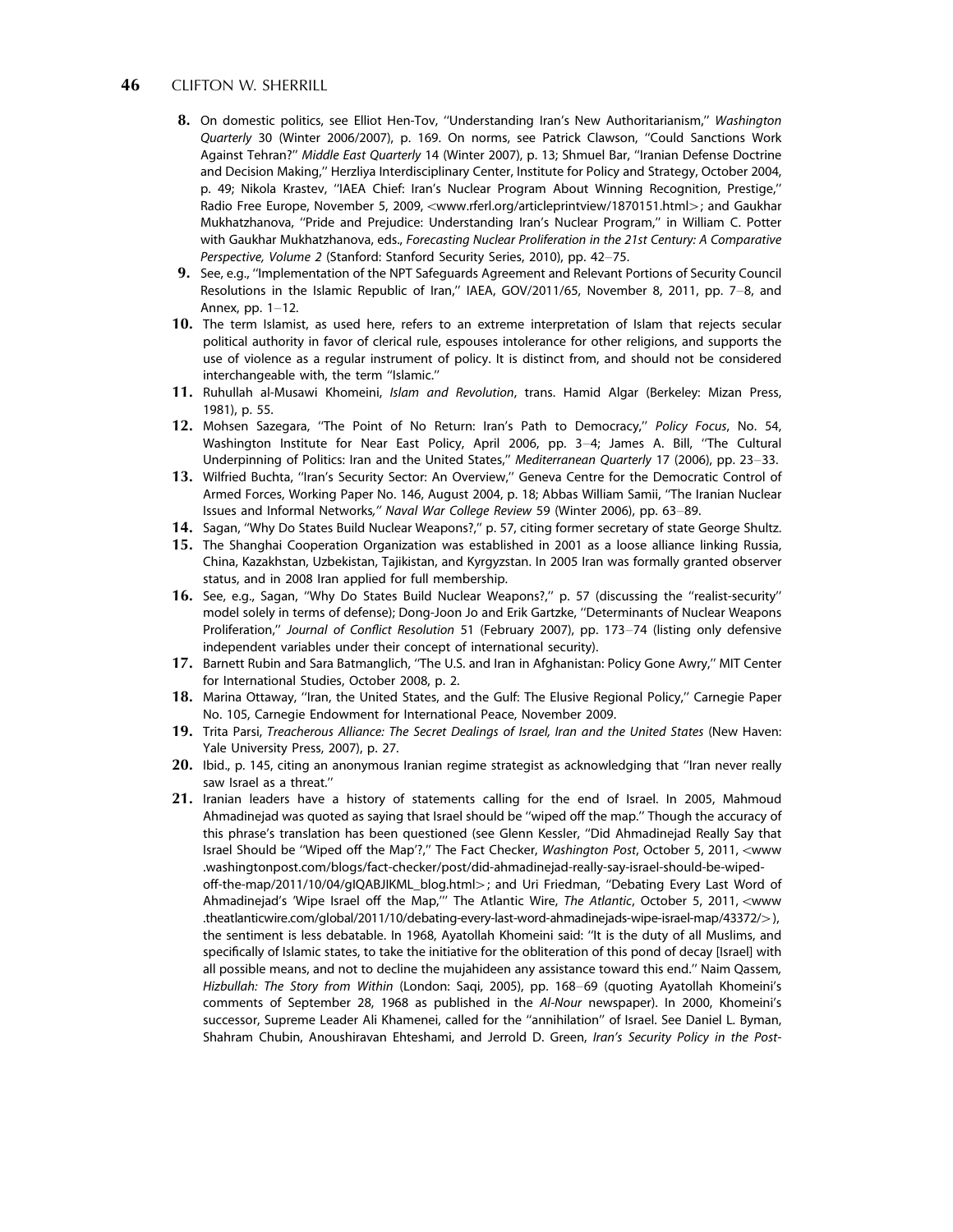Revolutionary Era (Santa Monica: Rand, 2001), p. 83 (citing Afshin Valinejad, ''Iran Leader Calls for Israel's Annihilation,'' Boston Globe, January 1, 2000, p. 4).

- 22. In a security dilemma, one state's pursuit of increased security through the acquisition of arms may result in another state perceiving an increased threat, causing it to acquire additional arms. This in turn may lead the first state to believe the reacting state has hostile intentions, causing the first state to further enhance its arsenal, developing into a spiraling arms race and lessening security for both sides. John H. Herz, "Idealist Internationalism and the Security Dilemma," World Politics 2 (January 1950), p. 157.
- 23. Cited in Joseph Cirincione, Jon B. Wolfsthal, and Miriam Rajkumar, Deadly Arsenals: Nuclear, Biological, and Chemical Threats, second ed. (Washington, DC: Carnegie Endowment for International Peace, 2005), p. 298.
- 24. See, e.g., Vali Nasr, The Shia Revival: How Conflicts within Islam Will Shape the Future (New York: W.W. Norton, 2006), p. 194; Kenneth Katzman, ''Iran's Influence in Iraq,'' CRS Report for Congress, February 2, 2007; Iraq Study Group, Iraq Study Group Report: The Way Forward-A New Approach (Washington, DC: US Institute of Peace, 2006), p. 3; and Government Accountability Office, ''Stabilizing and Rebuilding Iraq: Serious Challenges Confront U.S. Efforts to Build the Capacity of Iraqi Ministries,'' GAO-08-124T, October 4, 2007, p. 3.
- 25. Perhaps reflecting this logic, the US intelligence community released a controversial unclassified National Intelligence Estimate (NIE) that concluded Iran suspended its nuclear weapons activities in 2003. However, since then, IAEA reports, as well as several foreign intelligence agencies, have noted evidence contrary to the NIE's conclusions. IAEA, ''Implementation of the NPT Safeguards Agreement and Relevant Provisions of Security Council Resolutions 1737 (2006), 1747 (2007), 1803 (2008) and 1835 (2008) in the Islamic Republic of Iran,'' GOV/2010/10, February 18, 2010, p. 9; William J. Broad, Mark Mazzetti, and David E. Sanger, ''A Nuclear Debate: Is Iran Designing Warheads?'' New York Times, September 29, 2009, <www.nytimes.com/2009/09/29/world/middleeast/29nuke.html>; Joby Warrick, ''Evidence of Iran's Nuclear Arms Expertise Mounts,'' Washington Post, December 15, 2009, p. A1.
- 26. See, e.g., David Hastings Dunn, "Real Men Want to Go to Tehran: Bush, Pre-Emption and the Iranian Nuclear Challenge,'' International Affairs 83 (2007), p. 24; Flynt Leverett, Dealing with Tehran: Assessing U.S. Diplomatic Options toward Iran (Washington, DC: Century Foundation, 2006), p. 3; Parsi, Treacherous Alliance, pp. 243-50; Suzanne Maloney, "U.S. Policy Toward Iran: Missed Opportunities and Paths Forward," Fletcher Forum of World Affairs 32 (Summer 2008), pp. 30-31.
- 27. See, e.g., Abbas Milani, "U.S. Foreign Policy and the Future of Democracy in Iran," Washington Quarterly 28 (Summer 2005), p. 45, describing Khatami as the ''epitome of political impotence''; and Jahangir Amuzegar, ''Iran's 'Virtual Democracy' at a Turning Point,'' SAIS Review (Summer/Fall 2000), pp. 93-109, detailing Khatami's inability to enact meaningful change even within the first years of his administration.
- 28. Ahmed Rashid, Descent into Chaos: The United States and the Failure of Nation Building in Pakistan, Afghanistan, and Central Asia (New York: Viking, 2008), pp. 206-07, noting Iranian financial support to the Afghan warlord Mohammed Fahim in 2002 and 2003.
- 29. See, e.g., David Kilcullen, The Accidental Guerrilla: Fighting Small Wars in the Midst of a Big One (Oxford: Oxford University Press, 2009), pp. 50-51.
- 30. Barbara Slavin, Bitter Friends, Bosom Enemies: Iran, the U.S., and the Twisted Path to Confrontation (New York: St. Martin's Press, 2007), pp. 203-04.
- 31. ''Europe: 'Our Discussions with Iran Have Reached an Impasse,''' Middle East Quarterly 13 (Spring 2006), p. 65.
- 32. Anthony H. Cordesman and Khalid R. Al-Rodhan, Iran's Weapons of Mass Destruction: The Real and Potential Threat (Washington, DC: CSIS Press, 2006), p. 157. See also ''Meeting the Challenge: U.S. Policy Toward Iranian Nuclear Development,'' Report of the Independent Task Force, Bipartisan Policy Center, September 2008, p. iv, noting ''the admission of [President] Khatami's former spokesman, Abdollah Ramezanzadeh, on June 15, 2008, that a strategy of insincere dialogue provided cover for the Islamic Republic to import technology to further the Islamic Republic's covert nuclear program.''
- 33. Department of Defense, ''Measuring Stability and Security in Iraq,'' December 2007, pp. 17, 19; Arshad Mohammed, ''U.S. Sees Attacks by Iranian-Backed Groups Up in Iraq,'' Reuters, February 7, 2008,  $\leq$ www.reuters.com/article/2008/02/07/us-iraq-usa-satterfield-idUSN0762850020080207 >; Katzman, ''Iran's Influence in Iraq''; Paul Tait, ''Military Finding More Iranian Arms in Iraq,'' Reuters, November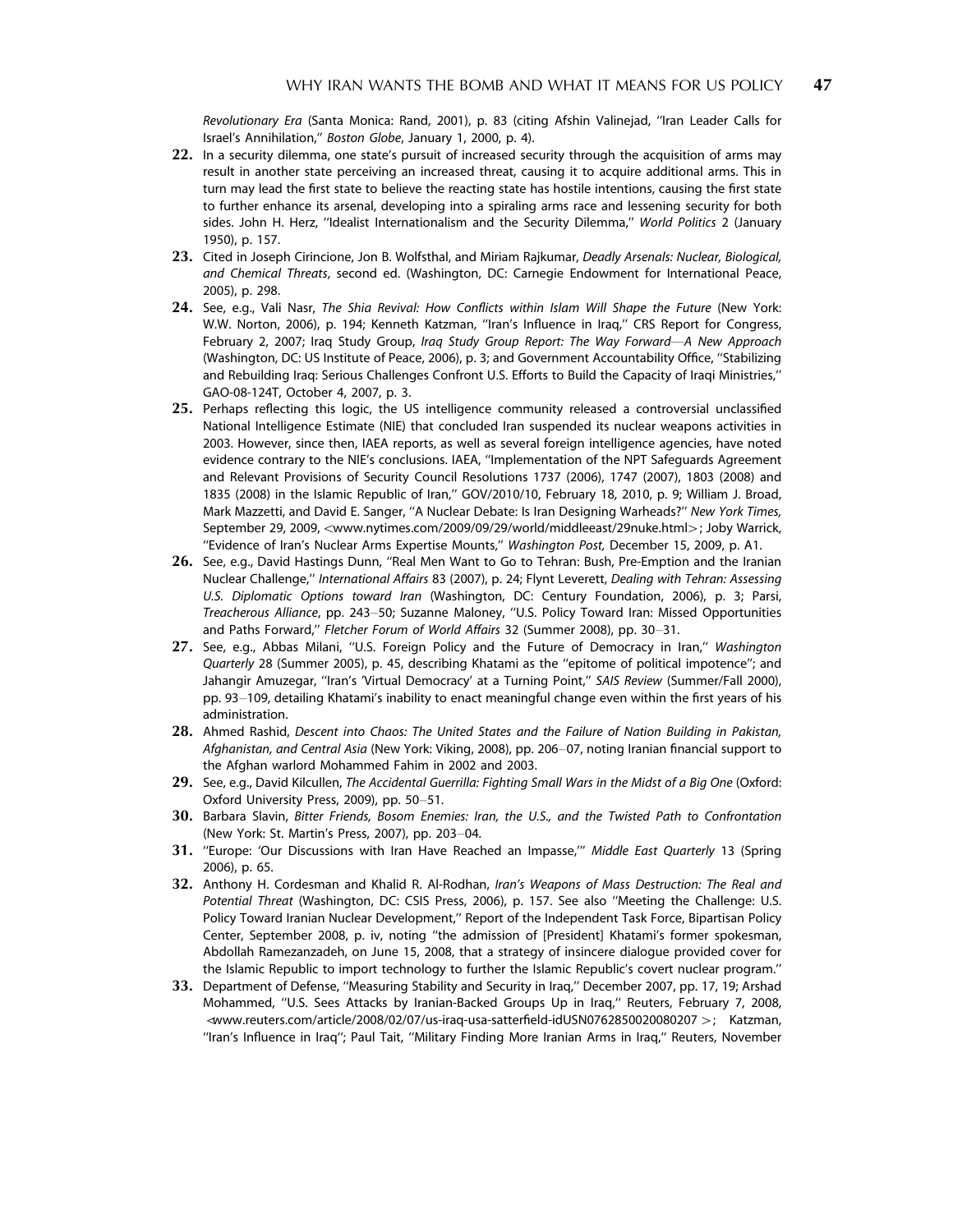11, 2007, <www.reuters.com/article/2007/11/11/us-iraq-iran-general idUSL1124367020071111>; Clay Wilson, ''Improvised Explosive Devices (IEDs) in Iraq and Afghanistan: Effects and Countermeasures,'' Congressional Research Service Report, CRS22330, August 28, 2007, p. 3; Shannon W. Caudill, ''Hizballah Rising: Iran's Proxy Warriors,'' Joint Forces Quarterly 49 (2008), p. 130.

- 34. X [George F. Kennan], 'The Sources of Soviet Conduct,'' Foreign Affairs 25 (July 1947), pp. 566–82.
- 35. Zahra Hosseinian and Fredrik Dahl, ''Iran Says Courts Will Teach Protestors a Lesson,'' Reuters, June 23, 2009, <in.reuters.com/article/2009/06/23/idlNIndia-40496320090623>.
- 36. Thomas Erdbrink, ''100 Iranians Tried for Disputing Election,'' Washington Post, August 2, 2009, p. A12.
- 37. Amir Taheri, The Persian Night: Iran under the Khomeinist Revolution (New York: Encounter Books, 2009), p. 189.
- 38. "Iran's Struggle with America Should Continue," Reuters, November 13, 2009, <www.reuters.com/ article/2009/11/13/us-iran-usa-cleric-idUSTRE5AC21I20091113>.
- 39. P.R. Chari, ''Nuclear Restraint, Nuclear Risk Reduction, and the Security-Insecurity Paradox in South Asia,'' in Michael Krepon and Chris Gagne, eds. The Stability-Instability Paradox: Nuclear Weapons and Brinksmanship in South Asia (Washington, DC: Stimson Center, 2001), p. 20.
- 40. S. Paul Kapur, "Ten Years of Instability in a Nuclear South Asia," International Security 33 (Fall 2008), p. 72.
- 41. Peter Beckman et al., The Nuclear Predicament: Nuclear Weapons in the Twenty-First Century, third ed. (Upper Saddle River, NJ: Prentice Hall, 2000), pp. 214-15.
- 42. No less than President Mahmoud Ahmadinejad has overseen unprecedented public allegations of corruption on the part of many senior clerics in Iran. See Ali Alfoneh, ''Ahmadinejad versus the Clergy,'' Middle Eastern Outlook, No. 5, American Enterprise Institute for Public Policy Research, August 2008, pp. 7-8, Table 3, containing a list of numerous senior clerics, including six ayatollahs, and the specific allegations of economic corruption made against them.
- 43. Takeyh, Hidden Iran, pp. 154-155. Because of this, pursuing nuclear arms simply as a potential bargaining chip is unlikely.
- 44. Mohamed A. El-Khawas, ''Iran's Nuclear Controversy: Prospects for a Diplomatic Solution,'' Mediterranean Quarterly 16 (2005), p. 32 (noting the nuclear program as a source of national pride in Iran); Michael Donovan, ''Iran's Bomb: A Crisis Deferred?'' Fletcher Forum of World Affairs 29 (Summer 2005), pp. 27, 34 (noting widespread popular support for the nuclear program); Ted Galen Carpenter and Jessica Shoosh, "A View to a Coup?" The National Interest (March/April 2007), pp. 62-67 (pointing to a January 2006 Iranian poll claiming 85 percent of Iranians supported the nuclear program); and "Public Opinion in Iran," WorldPublicOpinion.org, April 7, 2008, pp. 14-16 (finding 81 percent of Iranians though it was ''very important'' for Iran to develop its own nuclear fuel cycle); and Alan Fram, "Poll: Iranians Support Nuclear Weapons," Associated Press, July 10, 2007, <www.usatoday.com/news/ washington/2007-07-10-3857364054\_x.htm>.
- 45. For example, Mir Hussein Moussavi, a reformist candidate in Iran's 2009 presidential election, praised Iran's nuclear work on nationalist grounds, asserting, ''The nuclear technology is one of the examples of the achievements of our youth.'' Thomas Erdbrink, ''Another Key Politician to Run Against Ahmadinejad,'' Washington Post, March 11, 2009, p. A8.
- 46. Article 44 of the Iranian Constitution states ''All large-scale and mother industries, foreign trade, major minerals, banking, insurance, power generation, dams and large-scale irrigation networks, radio and television, post, telegraph and telephone services, aviation, shipping, roads, railroads and the like; all these will be publicly owned and administered by the state.'' Nikki Keddie identifies the state as controlling 60 percent of the economy, while the bonyads (which are charitable trusts exempt from taxes that are part of Iran's underground economy—and consequently hard to reach with sanctions) control another 10-20 percent. Nikki R. Keddie, Modern Iran: Roots and Results of Revolution, revised and updated ed. (New Haven, CT: Yale University Press, 2003), p. 273. According to the 2003 World Values Survey, over 90 percent of Iranians reported they were ''very proud'' of their nationality, an extraordinarily high number compared to the 58 percent mean of respondents across all countries, or even the 71 percent reported by US respondents in 2000. Clifford Grammich and C. Christine Fair, ''American and Iranian Public Opinion: The Quest for Common Grounds,'' Journal of South Asian and Middle Eastern Studies 30 (Spring 2007), p. 12.
- 47. Kenneth Pollack, "Pariahs in Tehran," The National Interest 110 (November/December 2010), p. 44.
- 48. Alireza Jafarzadeh, The Iran Threat: President Ahmadinejad and the Coming Nuclear Crisis (New York: Palgrave Macmillan, 2007), p. 134.